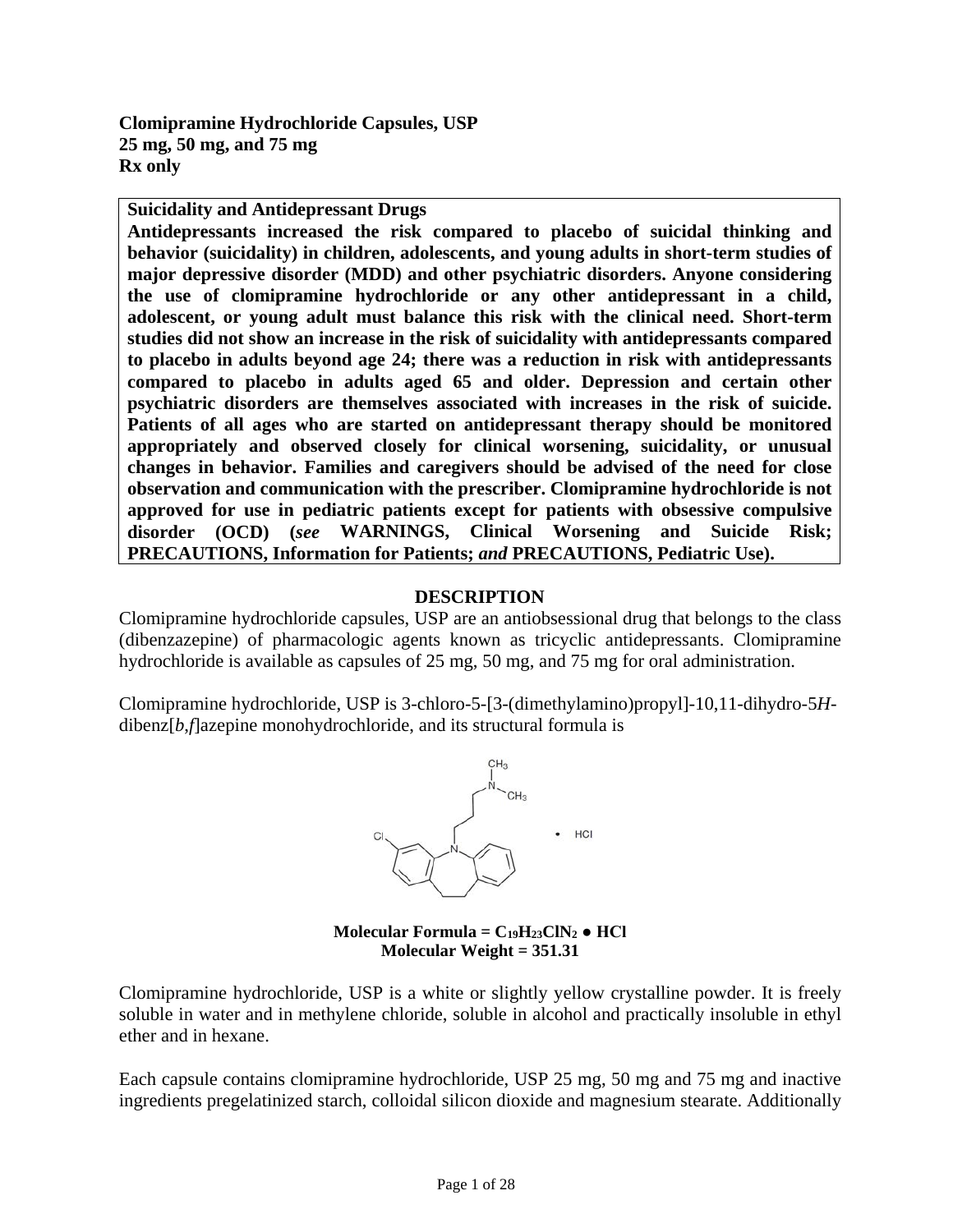<span id="page-1-0"></span>hard gelatin capsule shell contains FD&C Red 40 (25 mg), FD&C Blue 1 (50 mg), titanium dioxide, gelatin, D&C Yellow 10 and FD& Yellow 6 (25 mg, 50 mg and 75 mg).

The capsule is imprinted with black pharmaceutical ink which contains shellac, propylene glycol, ammonia, black iron oxide and potassium hydroxide.

# **CLINICAL PHARMACOLOGY**

## **Pharmacodynamics**

Clomipramine (CMI) is presumed to influence obsessive and compulsive behaviors through its effects on serotonergic neuronal transmission. The actual neurochemical mechanism is unknown, but CMI's capacity to inhibit the reuptake of serotonin (5-HT) is thought to be important.

# **Pharmacokinetics**

**Absorption/Bioavailability –** CMI from clomipramine hydrochloride capsules are as bioavailable as CMI from a solution. The bioavailability of CMI from capsules is not significantly affected by food.

In a dose proportionality study involving multiple CMI doses, steady-state plasma concentrations (Css) and area-under-plasma-concentration-time curves (AUC) of CMI and CMI's major active metabolite, desmethylclomipramine (DMI), were not proportional to dose over the ranges evaluated, i.e., between 25 mg/day to 100 mg/day and between 25 mg/day to 150 mg/day, although Css and AUC are approximately linearly related to dose between 100 mg/day to 150 mg/day. The relationship between dose and CMI/DMI concentrations at higher daily doses has not been systematically assessed, but if there is significant dose dependency at doses above 150 mg/day, there is the potential for dramatically higher Css and AUC even for patients dosed within the recommended range. This may pose a potential risk to some patients (*see* **[WARNINGS](#page-3-1)** *and* **[PRECAUTIONS, Drug Interactions](#page-10-0)**).

After a single 50 mg oral dose, maximum plasma concentrations of CMI occur within 2 to 6 hours (mean, 4.7 hr) and range from 56 ng/mL to 154 ng/mL (mean, 92 ng/mL). After multiple daily doses of 150 mg of clomipramine hydrochloride, steady-state maximum plasma concentrations range from 94 ng/mL to 339 ng/mL (mean, 218 ng/mL) for CMI and from 134 ng/mL to 532 ng/mL (mean, 274 ng/mL) for DMI. Additional information from a rising dose study of doses up to 250 mg suggests that DMI may exhibit nonlinear pharmacokinetics over the usual dosing range. At a dose of clomipramine hydrochloride 200 mg, subjects who had a single blood sample taken approximately 9 to 22 hours, (median 16 hours), after the dose had plasma concentrations of up to 605 ng/mL for CMI, 781 ng/mL for DMI, and 1386 ng/mL for both.

**Distribution** – CMI distributes into cerebrospinal fluid (CSF) and brain and into breast milk. DMI also distributes into CSF, with a mean CSF/plasma ratio of 2.6. The protein binding of CMI is approximately 97%, principally to albumin, and is independent of CMI concentration. The interaction between CMI and other highly protein-bound drugs has not been fully evaluated, but may be important (*see* **[PRECAUTIONS, Drug Interactions](#page-10-0)**).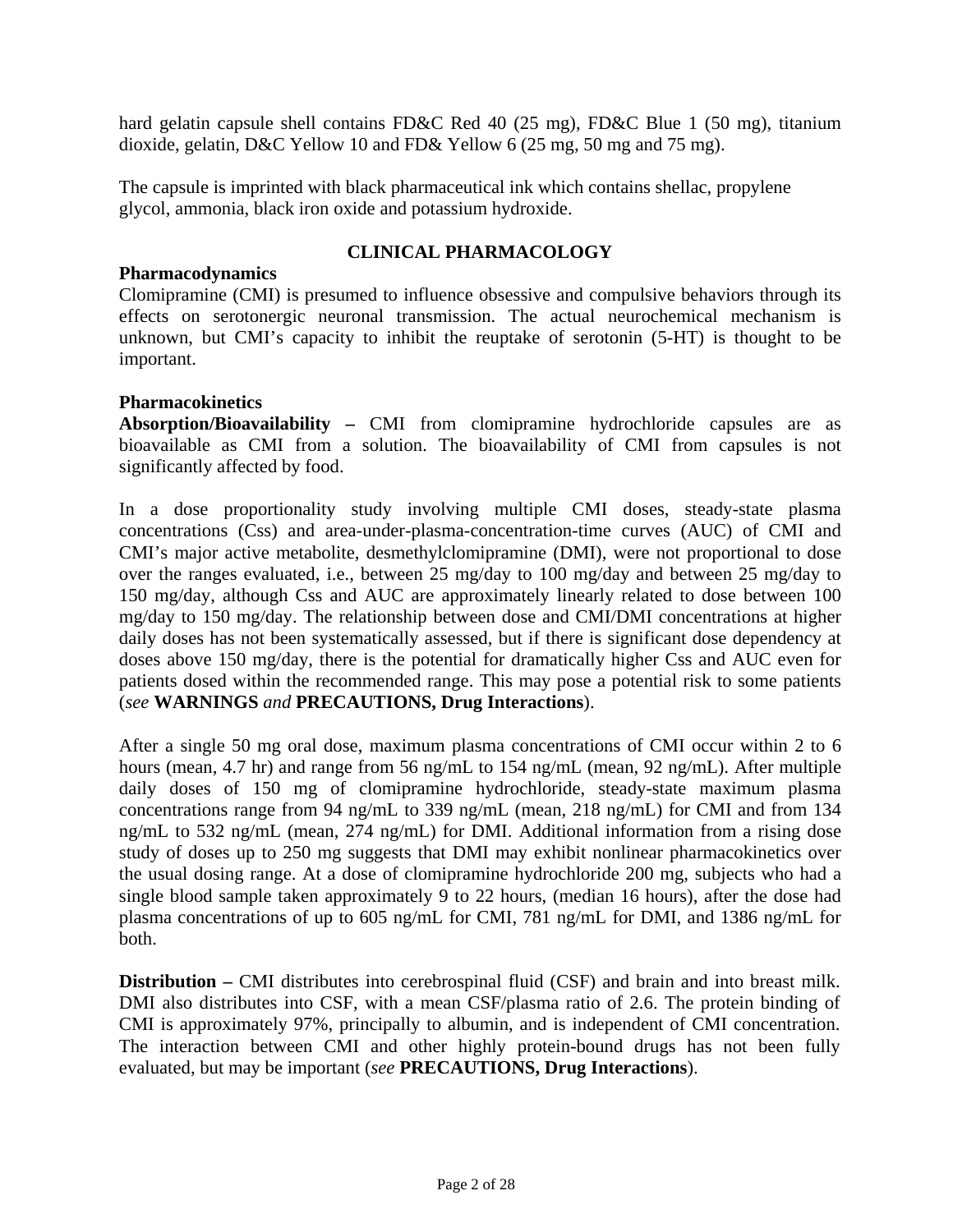<span id="page-2-0"></span>**Metabolism – CMI** is extensively biotransformed to DMI and other metabolites and their glucuronide conjugates. DMI is pharmacologically active, but its effects on OCD behaviors are unknown. These metabolites are excreted in urine and feces, following biliary elimination. After a 25 mg radiolabeled dose of CMI in two subjects, 60% and 51%, respectively, of the dose were recovered in the urine and 32% and 24%, respectively, in feces. In the same study, the combined urinary recoveries of CMI and DMI were only about 0.8% to 1.3% of the dose administered. CMI does not induce drug-metabolizing enzymes, as measured by antipyrine half-life.

**Elimination –** Evidence that the C<sub>ss</sub> and AUC for CMI and DMI may increase disproportionately with increasing oral doses suggests that the metabolism of CMI and DMI may be capacity limited. This fact must be considered in assessing the estimates of the pharmacokinetic parameters presented below, as these were obtained in individuals exposed to doses of 150 mg. If the pharmacokinetics of CMI and DMI are nonlinear at doses above 150 mg, their elimination half-lives may be considerably lengthened at doses near the upper end of the recommended dosing range (i.e., 200 mg/day to 250 mg/day). Consequently, CMI and DMI may accumulate, and this accumulation may increase the incidence of any dose-or plasmaconcentration-dependent adverse reactions, in particular seizures (*see* **[WARNINGS](#page-3-1)**).

After a 150 mg dose, the half-life of CMI ranges from 19 hours to 37 hours (mean, 32 hr) and that of DMI ranges from 54 hours to 77 hours (mean, 69 hr). Steady-state levels after multiple dosing are typically reached within 7 to 14 days for CMI. Plasma concentrations of the metabolite exceed the parent drug on multiple dosing. After multiple dosing with 150 mg/day, the accumulation factor for CMI is approximately 2.5 and for DMI is 4.6. Importantly, it may take two weeks or longer to achieve this extent of accumulation at constant dosing because of [the relatively long elimination half-lives of CMI and DMI \(see](#page-21-0) **DOSAGE AND ADMINISTRATION**). The effects of hepatic and renal impairment on the disposition of clomipramine hydrochloride have not been determined.

**Interactions –** Co-administration of haloperidol with CMI increases plasma concentrations of CMI. Co-administration of CMI with phenobarbital increases plasma concentrations of phenobarbital (*see* **PRECAUTIONS, [Drug Interactions](#page-10-0)**). Younger subjects (18 to 40 years of age) tolerated CMI better and had significantly lower steady-state plasma concentrations, compared with subjects over 65 years of age. Children under 15 years of age had significantly lower plasma concentration/dose ratios, compared with adults. Plasma concentrations of CMI were significantly lower in smokers than in nonsmokers.

### **INDICATIONS AND USAGE**

Clomipramine hydrochloride capsules, USP is indicated for the treatment of obsessions and compulsions in patients with Obsessive-Compulsive Disorder (OCD). The obsessions or compulsions must cause marked distress, be time-consuming, or significantly interfere with social or occupational functioning, in order to meet the DSM-III-R (circa 1989) diagnosis of OCD.

Obsessions are recurrent, persistent ideas, thoughts, images, or impulses that are ego-dystonic. Compulsions are repetitive, purposeful, and intentional behaviors performed in response to an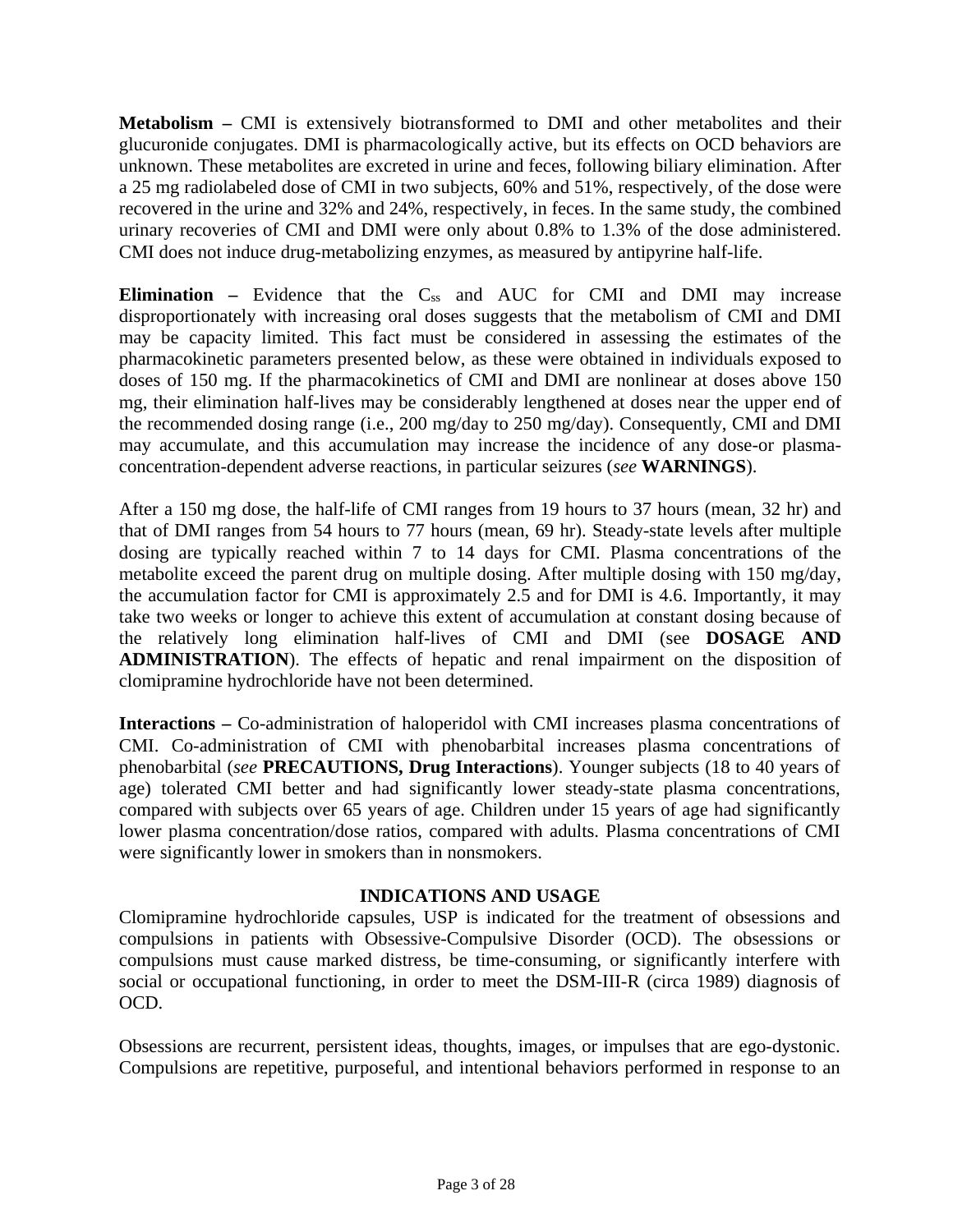<span id="page-3-3"></span><span id="page-3-1"></span><span id="page-3-0"></span>obsession or in a stereotyped fashion, and are recognized by the person as excessive or unreasonable.

The effectiveness of clomipramine hydrochloride for the treatment of OCD was demonstrated in multicenter, placebo-controlled, parallel-group studies, including two 10-week studies in adults and one 8-week study in children and adolescents 10 to 17 years of age. Patients in all studies had moderate-to-severe OCD (DSM-III), with mean baseline ratings on the Yale-Brown Obsessive Compulsive Scale (YBOCS) ranging from 26 to 28 and a mean baseline rating of 10 on the NIMH Clinical Global Obsessive Compulsive Scale (NIMH-OC). Patients taking CMI experienced a mean reduction of approximately 10 on the YBOCS, representing an average improvement on this scale of 35% to 42% among adults and 37% among children and adolescents. CMI-treated patients experienced a 3.5 unit decrement on the NIMH-OC. Patients on placebo showed no important clinical response on either scale. The maximum dose was 250 mg/day for most adults and 3 mg/kg/day (up to 200 mg) for all children and adolescents.

<span id="page-3-2"></span>The effectiveness of clomipramine hydrochloride for long-term use (i.e., for more than 10 weeks) has not been systematically evaluated in placebo-controlled trials. The physician who elects to use clomipramine hydrochloride for extended periods should periodically reevaluate [the long-term usefulness of the drug for the individual patient \(see](#page-21-1) **DOSAGE AND ADMINISTRATION**).

# **CONTRAINDICATIONS**

Clomipramine hydrochloride capsules are contraindicated in patients with a history of hypersensitivity to clomipramine hydrochloride or other tricyclic antidepressants.

## **Monoamine Oxidase Inhibitors (MAOIs)**

The use of MAOIs intended to treat psychiatric disorders with clomipramine hydrochloride or within 14 days of stopping treatment with clomipramine hydrochloride is contraindicated because of an increased risk of serotonin syndrome. The use of clomipramine hydrochloride within 14 days of stopping an MAOI intended to treat psychiatric disorders is also contraindicated (*see* **[WARNINGS](#page-3-1)** *and* **[DOSAGE AND ADMINISTRATION](#page-21-0)**).

Starting clomipramine hydrochloride in a patient who is being treated with linezolid or intravenous methylene blue is also contraindicated because of an increased risk of serotonin syndrome (*see* **[WARNINGS](#page-3-1)** *and* **[DOSAGE AND ADMINISTRATION](#page-21-0)**).

## **Myocardial Infarction**

Clomipramine hydrochloride is contraindicated during the acute recovery period after a myocardial infarction.

### **WARNINGS**

### **Clinical Worsening and Suicide Risk**

Patients with major depressive disorder (MDD), both adult and pediatric, may experience worsening of their depression and/or the emergence of suicidal ideation and behavior (suicidality) or unusual changes in behavior, whether or not they are taking antidepressant medications, and this risk may persist until significant remission occurs. Suicide is a known risk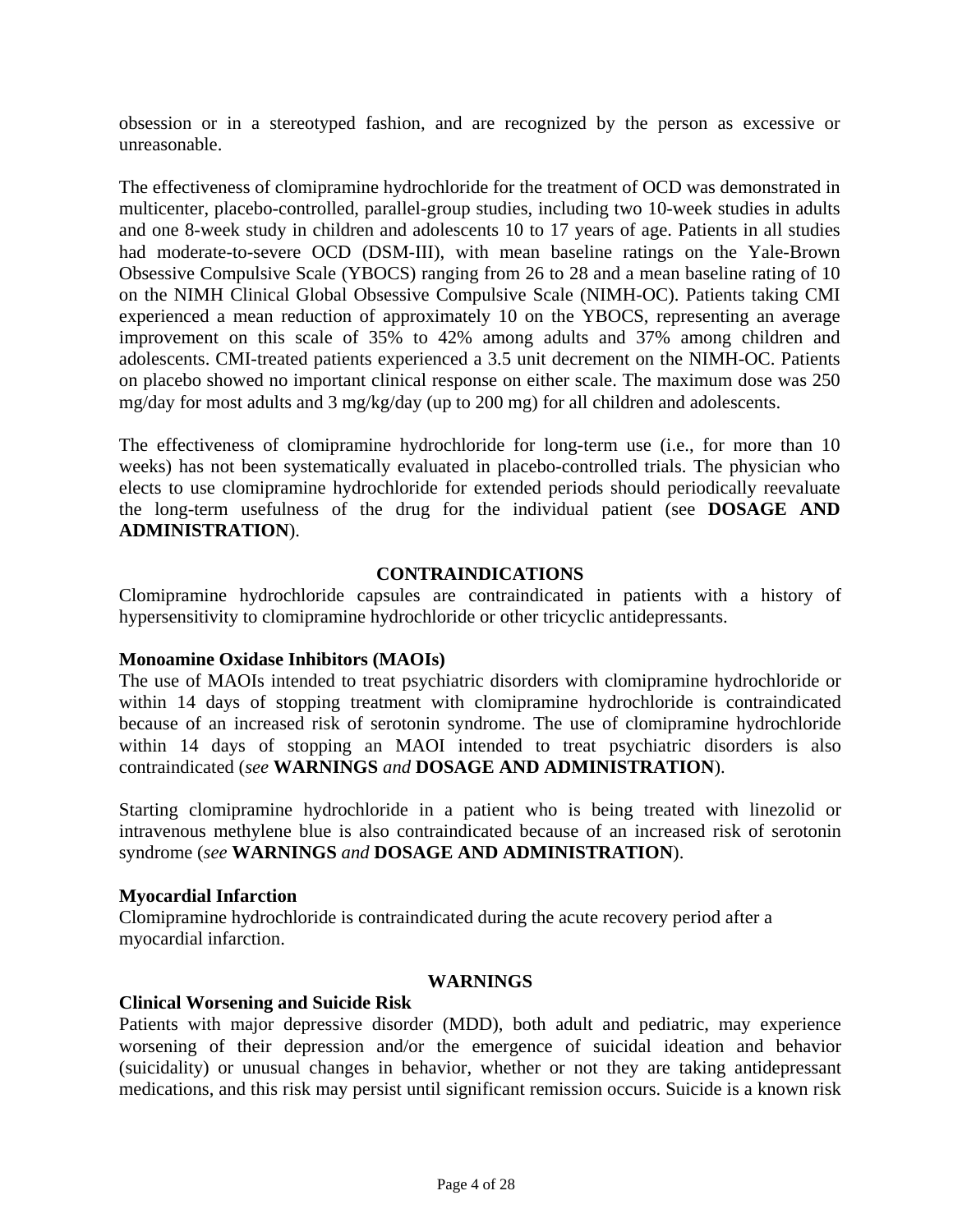of depression and certain other psychiatric disorders, and these disorders themselves are the strongest predictors of suicide. There has been a longstanding concern, however, that antidepressants may have a role in inducing worsening of depression and the emergence of suicidality in certain patients during the early phases of treatment. Pooled analyses of short-term placebo-controlled trials of antidepressant drugs (SSRIs and others) showed that these drugs increase the risk of suicidal thinking and behavior (suicidality) in children, adolescents, and young adults (ages 18 to 24) with major depressive disorder (MDD) and other psychiatric disorders. Short-term studies did not show an increase in the risk of suicidality with antidepressants compared to placebo in adults beyond age 24; there was a reduction with antidepressants compared to placebo in adults aged 65 and older.

The pooled analyses of placebo-controlled trials in children and adolescents with MDD, obsessive compulsive disorder (OCD), or other psychiatric disorders included a total of 24 short-term trials of 9 antidepressant drugs in over 4,400 patients. The pooled analyses of placebo-controlled trials in adults with MDD or other psychiatric disorders included a total of 295 short-term trials (median duration of 2 months) of 11 antidepressant drugs in over 77,000 patients. There was considerable variation in risk of suicidality among drugs, but a tendency toward an increase in the younger patients for almost all drugs studied. There were differences in absolute risk of suicidality across the different indications, with the highest incidence in MDD. The risk differences (drug vs placebo), however, were relatively stable within age strata and across indications. These risk differences (drug-placebo difference in the number of cases of suicidality per 1,000 patients treated) are provided in **Table 1**.

| <b>Table 1</b>                       |                                               |  |  |
|--------------------------------------|-----------------------------------------------|--|--|
| <b>Age Range</b>                     | Drug-Placebo Difference in Number of Cases of |  |  |
|                                      | <b>Suicidality per 1000 Patients Treated</b>  |  |  |
| <b>Increases Compared to Placebo</b> |                                               |  |  |
| $< \! 18$                            | 14 additional cases                           |  |  |
| 18-24                                | 5 additional cases                            |  |  |
| <b>Decreases Compared to Placebo</b> |                                               |  |  |
| $25 - 64$                            | 1 fewer case                                  |  |  |
| $\geq 65$                            | 6 fewer cases                                 |  |  |

No suicides occurred in any of the pediatric trials. There were suicides in the adult trials, but the number was not sufficient to reach any conclusion about drug effect on suicide.

It is unknown whether the suicidality risk extends to longer-term use, i.e., beyond several months. However, there is substantial evidence from placebo-controlled maintenance trials in adults with depression that the use of antidepressants can delay the recurrence of depression.

# **All patients being treated with antidepressants for any indication should be monitored appropriately and observed closely for clinical worsening, suicidality, and unusual changes in behavior, especially during the initial few months of a course of drug therapy, or at times of dose changes, either increases or decreases.**

The following symptoms, anxiety, agitation, panic attacks, insomnia, irritability, hostility, aggressiveness, impulsivity, akathisia (psychomotor restlessness), hypomania, and mania, have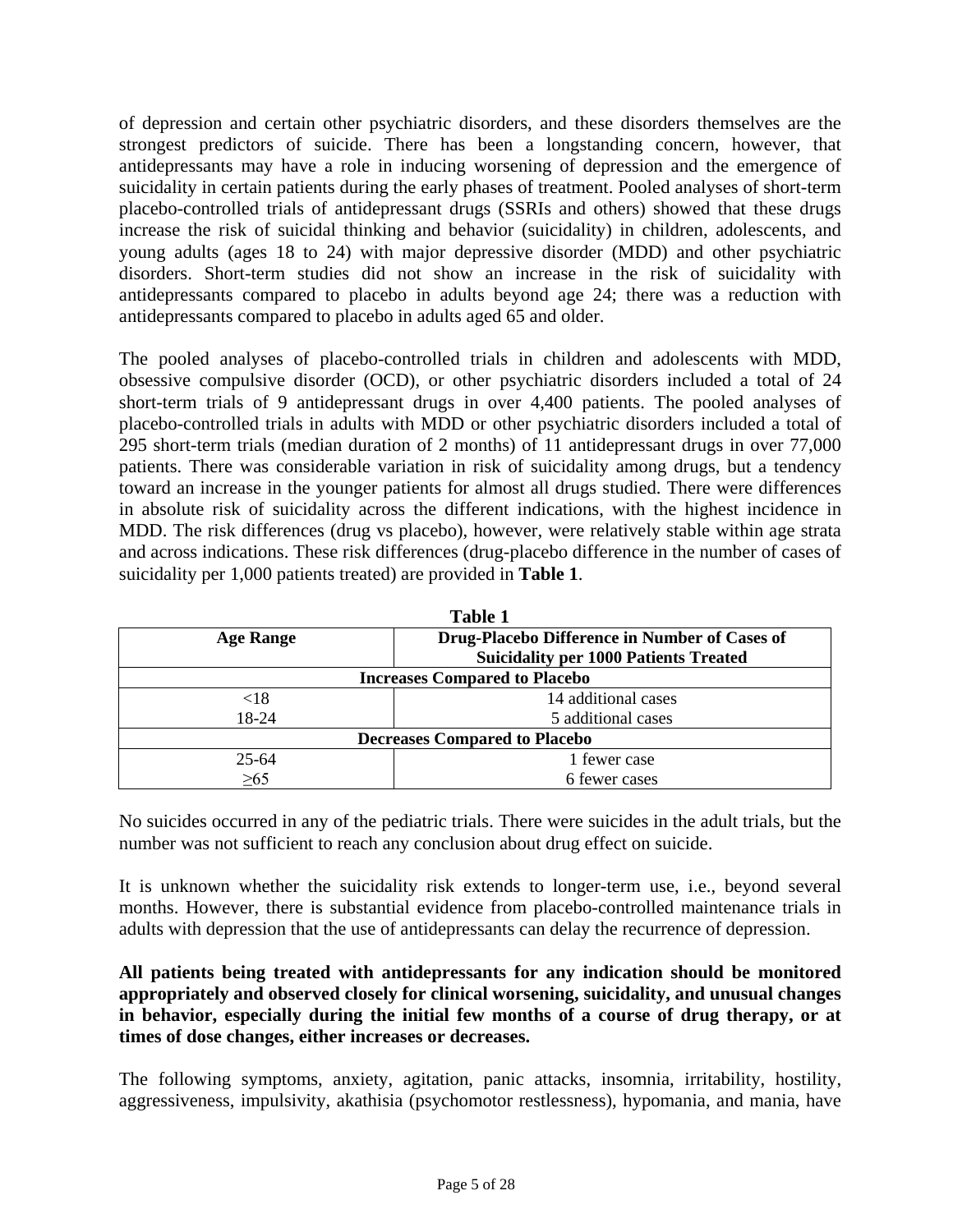been reported in adult and pediatric patients being treated with antidepressants for major depressive disorder as well as for other indications, both psychiatric and nonpsychiatric. Although a causal link between the emergence of such symptoms and either the worsening of depression and/or the emergence of suicidal impulses has not been established, there is concern that such symptoms may represent precursors to emerging suicidality.

Consideration should be given to changing the therapeutic regimen, including possibly discontinuing the medication, in patients whose depression is persistently worse, or who are experiencing emergent suicidality or symptoms that might be precursors to worsening depression or suicidality, especially if these symptoms are severe, abrupt in onset, or were not part of the patient's presenting symptoms.

**Families and caregivers of patients being treated with antidepressants for major depressive disorder or other indications, both psychiatric and nonpsychiatric, should be alerted about the need to monitor patients for the emergence of agitation, irritability, unusual changes in behavior, and the other symptoms described above, as well as the emergence of suicidality, and to report such symptoms immediately to healthcare providers. Such monitoring should include daily observation by families and caregivers.**  Prescriptions for clomipramine hydrochloride should be written for the smallest quantity of capsules consistent with good patient management, in order to reduce the risk of overdose.

**Screening Patients for Bipolar Disorder –** A major depressive episode may be the initial presentation of bipolar disorder. It is generally believed (though not established in controlled trials) that treating such an episode with an antidepressant alone may increase the likelihood of precipitation of a mixed/manic episode in patients at risk for bipolar disorder. Whether any of the symptoms described above represent such a conversion is unknown. However, prior to initiating treatment with an antidepressant, patients with depressive symptoms should be adequately screened to determine if they are at risk for bipolar disorder; such screening should include a detailed psychiatric history, including a family history of suicide, bipolar disorder, and depression. It should be noted that clomipramine hydrochloride is not approved for use in treating bipolar depression.

## **Serotonin Syndrome**

The development of a potentially life-threatening serotonin syndrome has been reported with SNRIs and SSRIs, including clomipramine hydrochloride, alone but particularly with concomitant use of other serotonergic drugs (including triptans, tricyclic antidepressants, fentanyl, lithium, tramadol, tryptophan, buspirone, and St. John's Wort) and with drugs that impair metabolism of serotonin (in particular, MAOIs, both those intended to treat psychiatric disorders and also others, such as linezolid and intravenous methylene blue).

Serotonin syndrome symptoms may include mental status changes (e.g., agitation, hallucinations, delirium, and coma), autonomic instability (e.g., tachycardia, labile blood pressure, dizziness, diaphoresis, flushing, hyperthermia), neuromuscular changes (e.g., tremor, rigidity, myoclonus, hyperreflexia, incoordination), seizures, and/or gastrointestinal symptoms (e.g., nausea, vomiting, diarrhea). Patients should be monitored for the emergence of serotonin syndrome.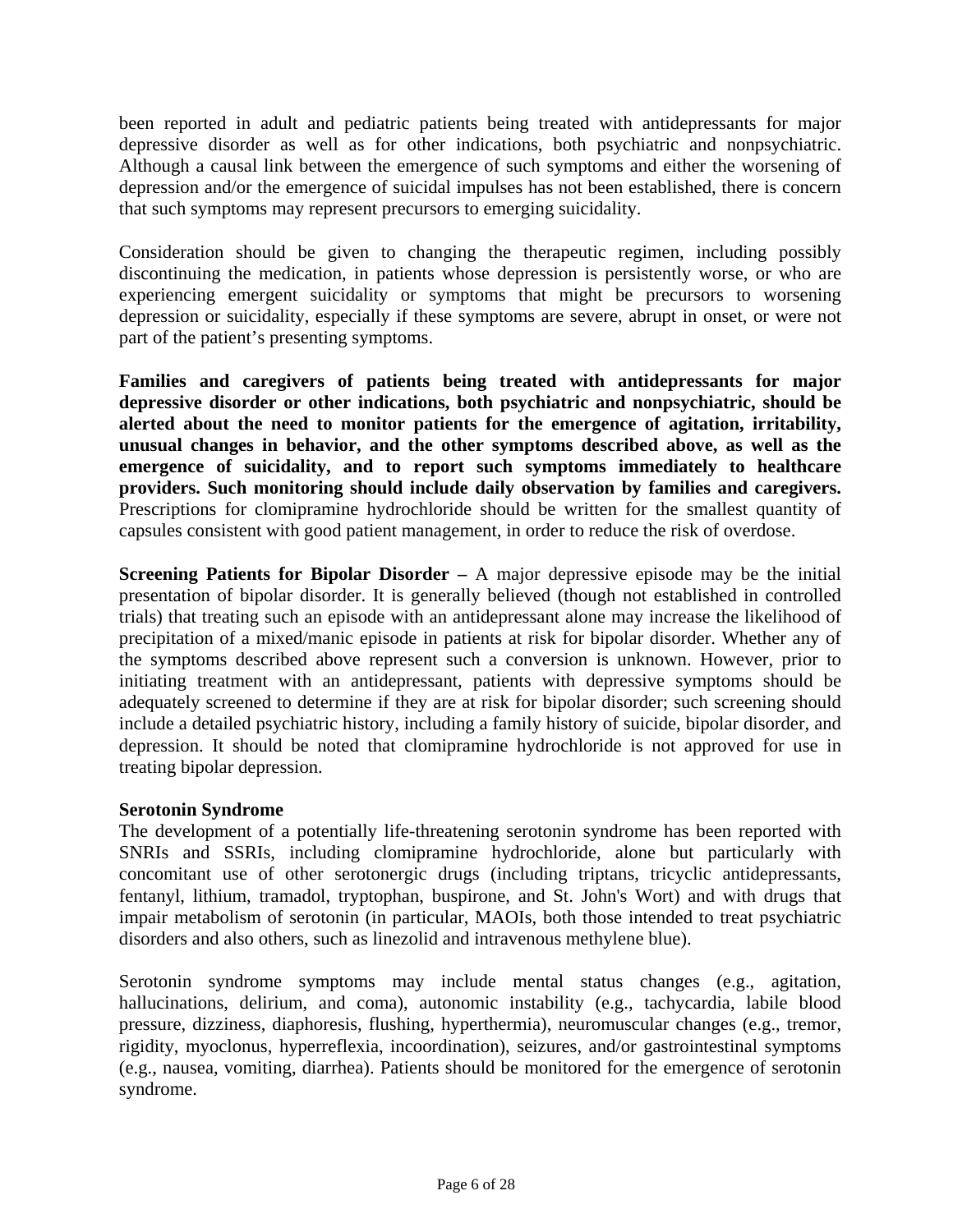The concomitant use of clomipramine hydrochloride with MAOIs intended to treat psychiatric disorders is contraindicated. Clomipramine hydrochloride should also not be started in a patient who is being treated with MAOIs such as linezolid or intravenous methylene blue. All reports with methylene blue that provided information on the route of administration involved intravenous administration in the dose range of 1 mg/kg to 8 mg/kg. No reports involved the administration of methylene blue by other routes (such as oral tablets or local tissue injection) or at lower doses. There may be circumstances when it is necessary to initiate treatment with an MAOI such as linezolid or intravenous methylene blue in a patient taking clomipramine hydrochloride. Clomipramine hydrochloride should be discontinued before initiating treatment with the MAOI (*see* **[CONTRAINDICATIONS](#page-3-2)** *and* **[DOSAGE AND ADMINISTRATION](#page-21-2)**)*.* 

If concomitant use of clomipramine hydrochloride with other serotonergic drugs, including triptans, tricyclic antidepressants, fentanyl, lithium, tramadol, buspirone, tryptophan, and St. John's Wort is clinically warranted, patients should be made aware of a potential increased risk for serotonin syndrome, particularly during treatment initiation and dose increases.

Treatment with clomipramine hydrochloride and any concomitant serotonergic agents should be discontinued immediately if the above events occur and supportive symptomatic treatment should be initiated.

## **Angle-Closure Glaucoma**

The pupillary dilation that occurs following use of many antidepressant drugs including clomipramine hydrochloride may trigger an angle closure attack in a patient with anatomically narrow angles who does not have a patent iridectomy.

## **Seizures**

During premarket evaluation, seizure was identified as the most significant risk of clomipramine hydrochloride use.

The observed cumulative incidence of seizures among patients exposed to clomipramine hydrochloride at doses up to 300 mg/day was 0.64% at 90 days, 1.12% at 180 days, and 1.45% at 365 days. The cumulative rates correct the crude rate of 0.7% (25 of 3,519 patients) for the variable duration of exposure in clinical trials.

Although dose appears to be a predictor of seizure, there is a confounding of dose and duration of exposure, making it difficult to assess independently the effect of either factor alone. The ability to predict the occurrence of seizures in subjects exposed to doses of CMI greater than 250 mg is limited, given that the plasma concentration of CMI may be dose-dependent and may vary among subjects given the same dose. Nevertheless, prescribers are advised to limit the daily dose to a maximum of 250 mg in adults and 3 mg/kg (or 200 mg) in children and adolescents (*see* **[DOSAGE AND ADMINISTRATION](#page-21-0)**).

Caution should be used in administering clomipramine hydrochloride to patients with a history of seizures or other predisposing factors, e.g., brain damage of varying etiology, alcoholism, and concomitant use with other drugs that lower the seizure threshold.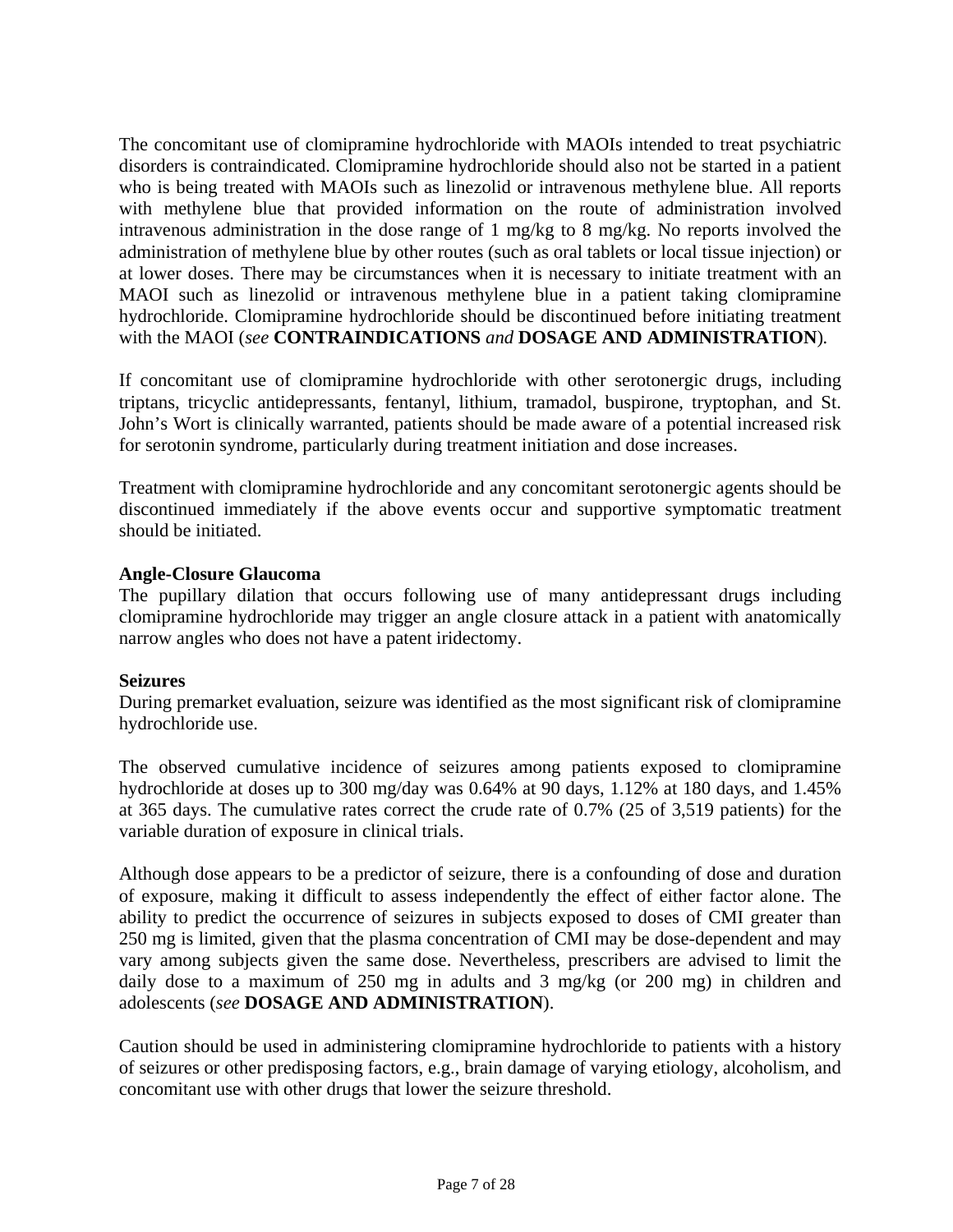Rare reports of fatalities in association with seizures have been reported by foreign postmarketing surveillance, but not in U.S. clinical trials. In some of these cases, clomipramine hydrochloride had been administered with other epileptogenic agents; in others, the patients involved had possibly predisposing medical conditions. Thus a causal association between clomipramine hydrochloride treatment and these fatalities has not been established.

Physicians should discuss with patients the risk of taking clomipramine hydrochloride while engaging in activities in which sudden loss of consciousness could result in serious injury to the patient or others, e.g., the operation of complex machinery, driving, swimming, climbing.

## **DRESS**

Rare cases of drug rash with eosinophilia and systemic symptoms (DRESS) have been reported with the use of clomipramine. In the event of severe acute reactions such as DRESS, discontinue clomipramine therapy immediately and institute appropriate treatment.

## **PRECAUTIONS**

### **General**

**Suicide –** Since depression is a commonly associated feature of OCD, the risk of suicide must be considered. Prescriptions for clomipramine hydrochloride should be written for the smallest quantity of capsules consistent with good patient management, in order to reduce the risk of overdose.

**Cardiovascular Effects –** Modest orthostatic decreases in blood pressure and modest tachycardia were each seen in approximately 20% of patients taking clomipramine hydrochloride in clinical trials; but patients were frequently asymptomatic. Among approximately 1,400 patients treated with CMI in the premarketing experience who had ECGs, 1.5% developed abnormalities during treatment, compared with 3.1% of patients receiving active control drugs and 0.7% of patients receiving placebo. The most common ECG changes were PVCs, ST-T wave changes, and intraventricular conduction abnormalities. These changes were rarely associated with significant clinical symptoms. Nevertheless, caution is necessary in treating patients with known cardiovascular disease, and gradual dose titration is recommended.

**Psychosis, Confusion, and Other Neuropsychiatric Phenomena –** Patients treated with clomipramine hydrochloride have been reported to show a variety of neuropsychiatric signs and symptoms including delusions, hallucinations, psychotic episodes, confusion, and paranoia. Because of the uncontrolled nature of many of the studies, it is impossible to provide a precise estimate of the extent of risk imposed by treatment with clomipramine hydrochloride. As with tricyclic antidepressants to which it is closely related, clomipramine hydrochloride may precipitate an acute psychotic episode in patients with unrecognized schizophrenia.

**Mania/Hypomania –** During premarketing testing of clomipramine hydrochloride in patients with affective disorder, hypomania or mania was precipitated in several patients. Activation of mania or hypomania has also been reported in a small proportion of patients with affective disorder treated with marketed tricyclic antidepressants, which are closely related to clomipramine hydrochloride.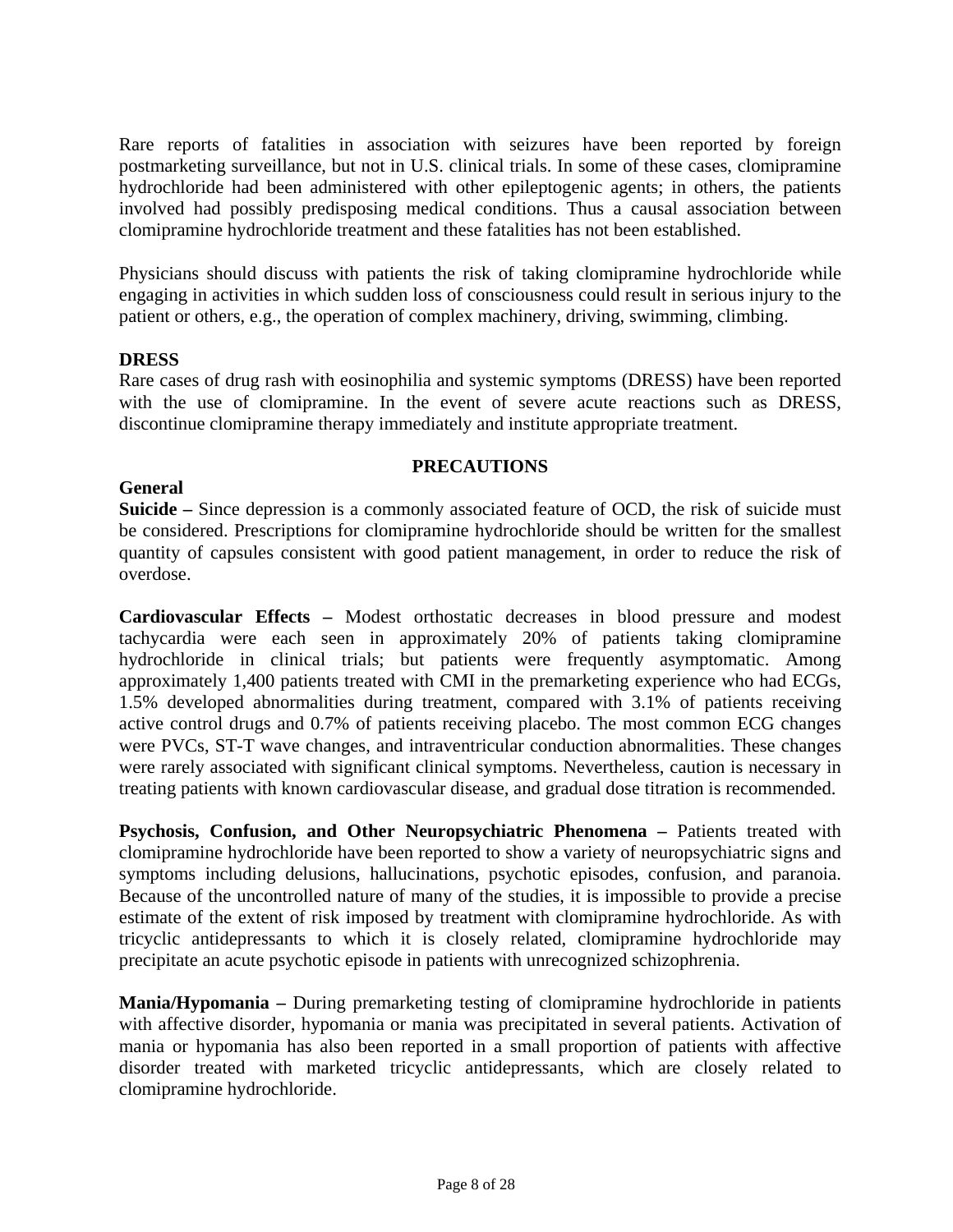<span id="page-8-1"></span><span id="page-8-0"></span>**Hepatic Changes –** During premarketing testing, clomipramine hydrochloride was occasionally associated with elevations in SGOT and SGPT (pooled incidence of approximately 1% and 3%, respectively) of potential clinical importance (i.e., values greater than 3 times the upper limit of normal). In the vast majority of instances, these enzyme increases were not associated with other clinical findings suggestive of hepatic injury; moreover, none were jaundiced. Rare reports of more severe liver injury, some fatal, have been recorded in foreign postmarketing experience. Caution is indicated in treating patients with known liver disease, and periodic monitoring of hepatic enzyme levels is recommended in such patients.

**Hematologic Changes –** Although no instances of severe hematologic toxicity were seen in the premarketing experience with clomipramine hydrochloride, there have been postmarketing reports of leukopenia, agranulocytosis, thrombocytopenia, anemia, and pancytopenia in association with clomipramine hydrochloride use. As is the case with tricyclic antidepressants to which clomipramine hydrochloride is closely related, leukocyte and differential blood counts should be obtained in patients who develop fever and sore throat during treatment with clomipramine hydrochloride.

**Central Nervous System –** More than 30 cases of hyperthermia have been recorded by nondomestic postmarketing surveillance systems. Most cases occurred when clomipramine was used in combination with other drugs. When clomipramine and a neuroleptic were used concomitantly, the cases were sometimes considered to be examples of a neuroleptic malignant syndrome.

**Sexual Dysfunction –** The rate of sexual dysfunction in male patients with OCD who were treated with clomipramine hydrochloride in the premarketing experience was markedly increased compared with placebo controls (i.e., 42% experienced ejaculatory failure and 20% experienced impotence, compared with 2.0% and 2.6%, respectively, in the placebo group). Approximately 85% of males with sexual dysfunction chose to continue treatment.

**Hyponatremia –** Hyponatremia has occurred as a result of treatment with clomipramine. In many cases, hyponatremia appears to be the result of the syndrome of inappropriate antidiuretic hormone secretion (SIADH). Elderly patients may be at greater risk of developing hyponatremia with a serotonergic antidepressant. Also, patients taking diuretics or who are otherwise volumedepleted can be at greater risk. Discontinuation of clomipramine hydrochloride in patients with symptomatic hyponatremia and appropriate medical intervention should be instituted. Signs and symptoms of hyponatremia include headache, difficulty concentrating, memory impairment, confusion, weakness, and unsteadiness, which can lead to falls. More severe and/or acute cases have included hallucination, syncope, seizure, coma, respiratory arrest, and death.

**Weight Changes –** In controlled studies of OCD, weight gain was reported in 18% of patients receiving clomipramine hydrochloride, compared with 1% of patients receiving placebo. In these studies, 28% of patients receiving clomipramine hydrochloride had a weight gain of at least 7% of their initial body weight, compared with 4% of patients receiving placebo. Several patients had weight gains in excess of 25% of their initial body weight. Conversely, 5% of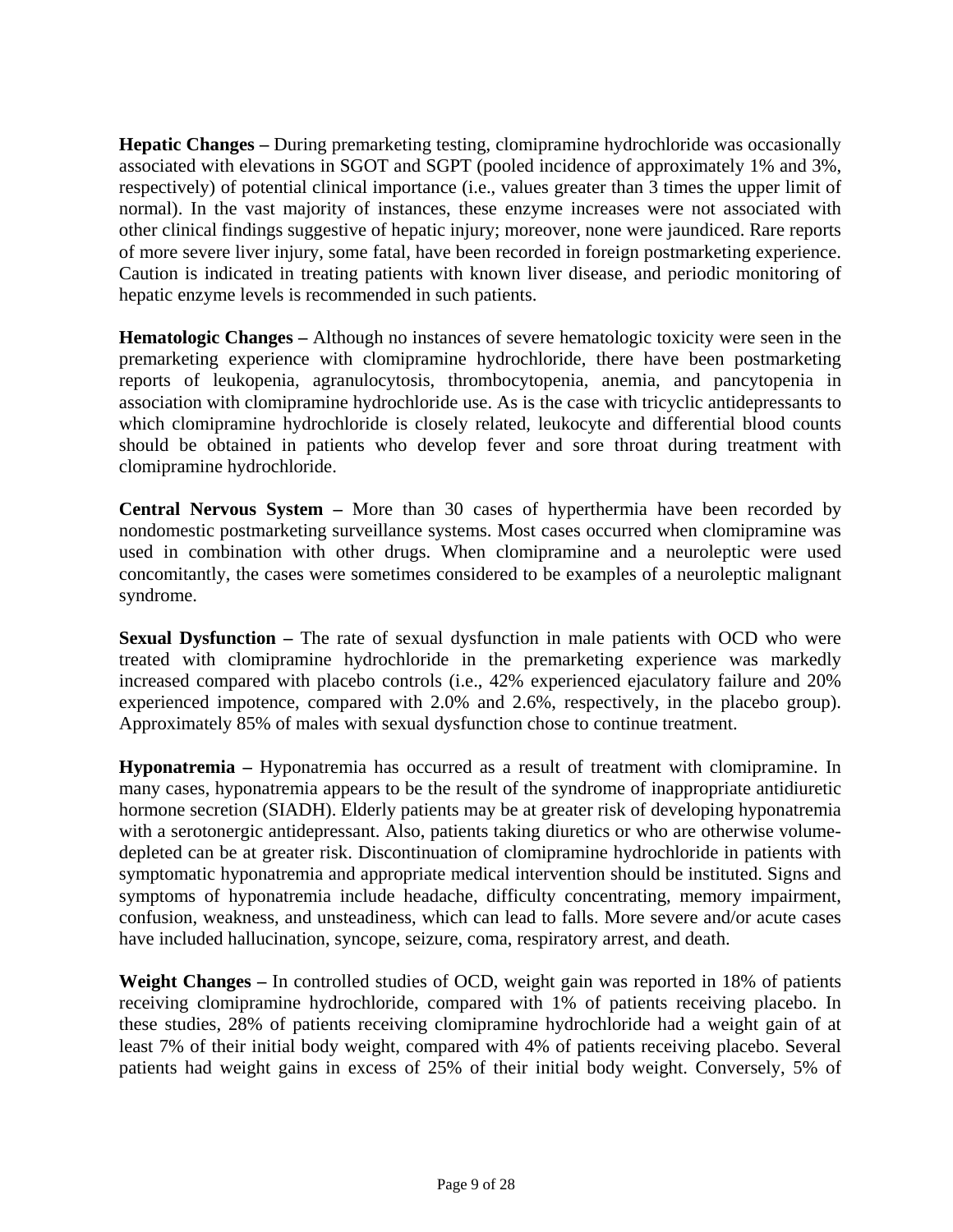<span id="page-9-1"></span><span id="page-9-0"></span>patients receiving clomipramine hydrochloride and 1% receiving placebo had weight losses of at least 7% of their initial body weight.

**Electroconvulsive Therapy –** As with closely related tricyclic antidepressants, concurrent administration of clomipramine hydrochloride with electroconvulsive therapy may increase the risks; such treatment should be limited to those patients for whom it is essential, since there is limited clinical experience.

**Surgery –** Prior to elective surgery with general anesthetics, therapy with clomipramine hydrochloride should be discontinued for as long as is clinically feasible, and the anesthetist should be advised.

**Use in Concomitant Illness –** As with closely related tricyclic antidepressants, clomipramine hydrochloride should be used with caution in the following:

- 1) Hyperthyroid patients or patients receiving thyroid medication, because of the possibility of cardiac toxicity;
- 2) Patients with increased intraocular pressure, a history of narrow-angle glaucoma, or urinary retention, because of the anticholinergic properties of the drug;
- 3) Patients with tumors of the adrenal medulla (e.g., pheochromocytoma, neuroblastoma) in whom the drug may provoke hypertensive crises;
- 4) Patients with significantly impaired renal function.

**Withdrawal Symptoms** – A variety of withdrawal symptoms have been reported in association with abrupt discontinuation of clomipramine hydrochloride, including dizziness, nausea, vomiting, headache, malaise, sleep disturbance, hyperthermia, and irritability. In addition, such patients may experience a worsening of psychiatric status. While the withdrawal effects of clomipramine hydrochloride have not been systematically evaluated in controlled trials, they are well known with closely related tricyclic antidepressants, and it is recommended that the dosage [be tapered gradually and the patient monitored carefully during discontinuation \(see](#page-19-0) **DRUG ABUSE AND DEPENDENCE**).

## **Information for Patients**

Prescribers or other health professionals should inform patients, their families, and their caregivers about the benefits and risks associated with treatment with clomipramine hydrochloride and should counsel them in its appropriate use. A patient Medication Guide about "Antidepressant Medicines, Depression and other Serious Mental Illness, and Suicidal Thoughts or Actions" is available for clomipramine hydrochloride. The prescriber or health professional should instruct patients, their families, and their caregivers to read the Medication Guide and should assist them in understanding its contents. Patients should be given the opportunity to discuss the contents of the Medication Guide and to obtain answers to any questions they may have. The complete text of the Medication Guide is reprinted at the end of this document.

Patients should be advised of the following issues and asked to alert their prescriber if these occur while taking clomipramine hydrochloride.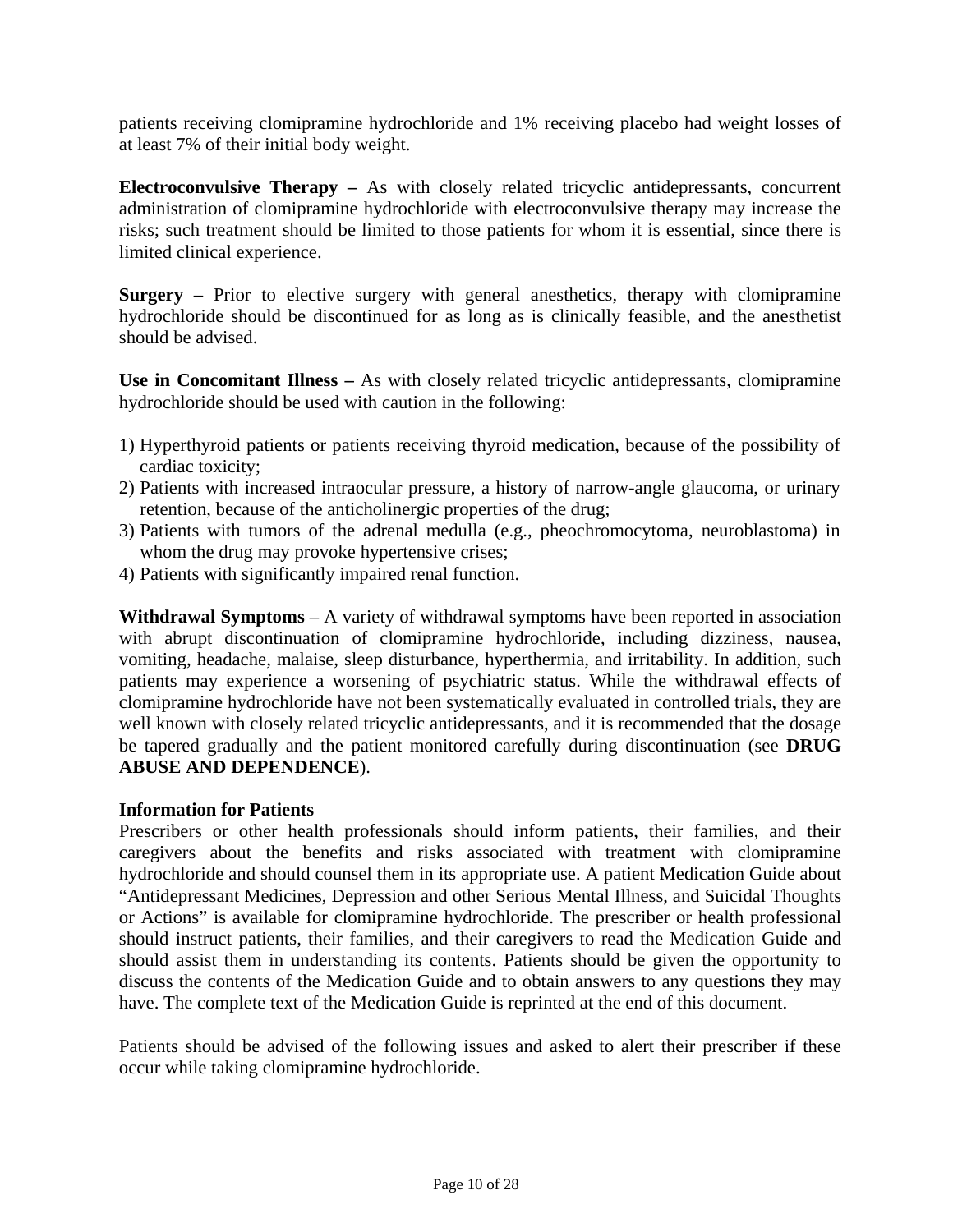<span id="page-10-0"></span>**Clinical Worsening and Suicide Risk –** Patients, their families, and their caregivers should be encouraged to be alert to the emergence of anxiety, agitation, panic attacks, insomnia, irritability, hostility, aggressiveness, impulsivity, akathisia (psychomotor restlessness), hypomania, mania, other unusual changes in behavior, worsening of depression, and suicidal ideation, especially early during antidepressant treatment and when the dose is adjusted up or down. Families and caregivers of patients should be advised to look for the emergence of such symptoms on a day-to-day basis, since changes may be abrupt. Such symptoms should be reported to the patient's prescriber or health professional, especially if they are severe, abrupt in onset, or were not part of the patient's presenting symptoms. Symptoms such as these may be associated with an increased risk for suicidal thinking and behavior and indicate a need for very close monitoring and possibly changes in the medication.

Physicians are advised to discuss the following issues with patients for whom they prescribe clomipramine hydrochloride:

- 1) The risk of seizure (see **[WARNINGS](#page-3-1)**);
- 2) The relatively high incidence of sexual dysfunction among males (see **[Sexual Dysfunction](#page-8-0)**);
- 3) Since clomipramine hydrochloride may impair the mental and/or physical abilities required for the performance of complex tasks, and since clomipramine hydrochloride are associated with a risk of seizures, patients should be cautioned about the performance of complex and hazardous tasks (see **[WARNINGS](#page-3-1)**);
- 4) Patients should be cautioned about using alcohol, barbiturates, or other CNS depressants concurrently, since clomipramine hydrochloride may exaggerate their response to these drugs;
- 5) Patients should notify their physician if they become pregnant or intend to become pregnant during therapy;
- 6) Patients should notify their physician if they are breast-feeding.

Patients should be advised that taking clomipramine hydrochloride can cause mild pupillary dilation, which in susceptible individuals, can lead to an episode of angle-closure glaucoma. Preexisting glaucoma is almost always open-angle glaucoma because angle-closure glaucoma, when diagnosed, can be treated definitively with iridectomy. Open-angle glaucoma is not a risk factor for angle-closure glaucoma. Patients may wish to be examined to determine whether they are susceptible to angle closure, and have a prophylactic procedure (e.g., iridectomy), if they are susceptible.

## **Drug Interactions**

The risks of using clomipramine hydrochloride in combination with other drugs have not been systematically evaluated. Given the primary CNS effects of clomipramine hydrochloride, caution is advised in using it concomitantly with other CNS-active drugs (*see* **[Information for](#page-9-0)**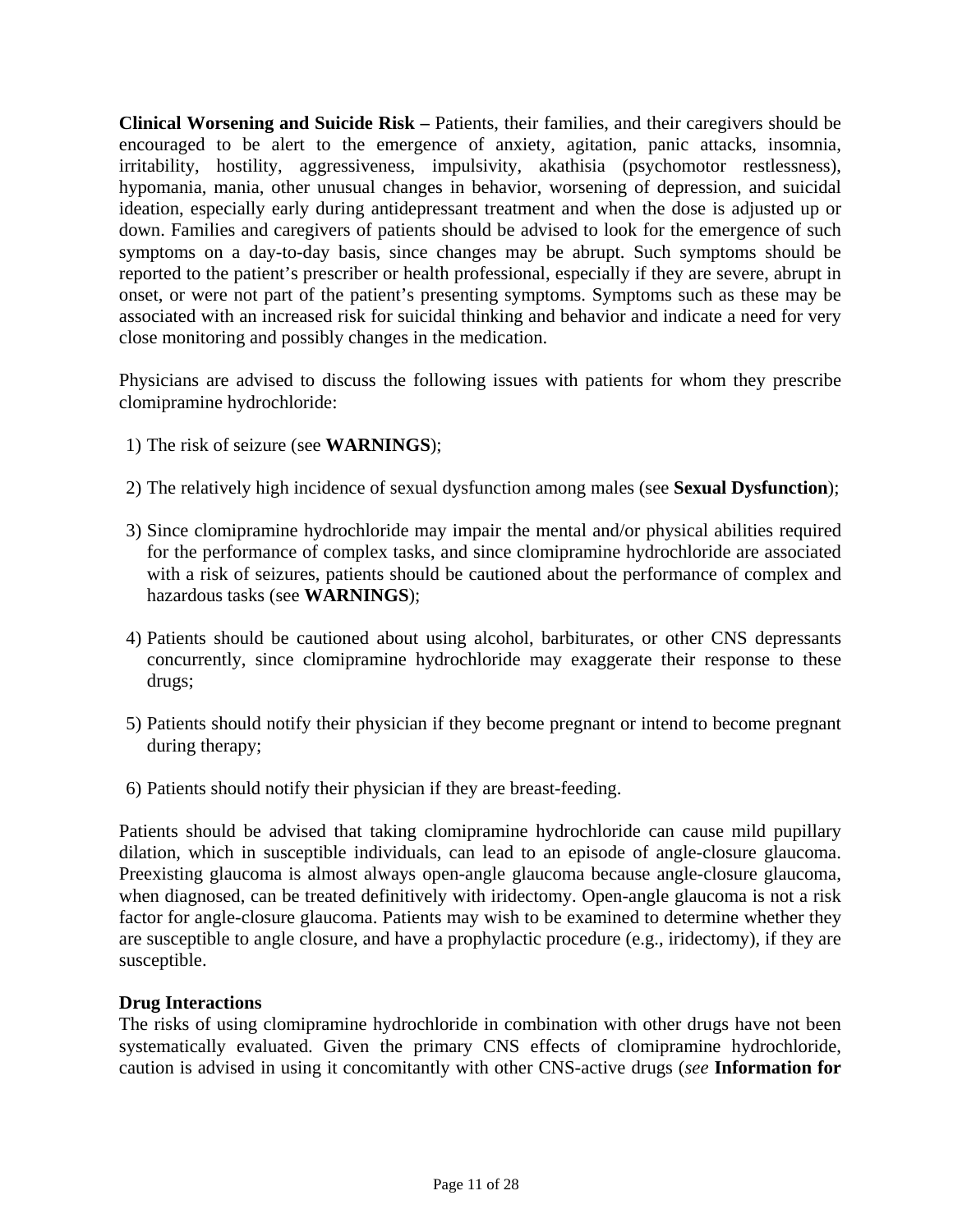**Patients**). Clomipramine hydrochloride should *not* be used with MAO inhibitors (*see*  **[CONTRAINDICATIONS](#page-3-1)**).

Close supervision and careful adjustment of dosage are required when clomipramine hydrochloride is administered with anticholinergic or sympathomimetic drugs.

Several tricyclic antidepressants have been reported to block the pharmacologic effects of guanethidine, clonidine, or similar agents, and such an effect may be anticipated with CMI because of its structural similarity to other tricyclic antidepressants.

The plasma concentration of CMI has been reported to be increased by the concomitant administration of haloperidol; plasma levels of several closely related tricyclic antidepressants have been reported to be increased by the concomitant administration of methylphenidate or hepatic enzyme inhibitors (e.g., cimetidine, fluoxetine) and decreased by the concomitant administration of hepatic enzyme inducers (e.g., barbiturates, phenytoin), and such an effect may be anticipated with CMI as well. Administration of CMI has been reported to increase the [plasma levels of phenobarbital, if given concomitantly \(](#page-2-0)*see* **CLINICAL PHARMACOLOGY, Interactions**).

**Drugs Metabolized by P450 2D6 –** The biochemical activity of the drug metabolizing isozyme cytochrome P450 2D6 (debrisoquin hydroxylase) is reduced in a subset of the Caucasian population (about 7% to 10% of Caucasians are so-called "poor metabolizers"); reliable estimates of the prevalence of reduced P450 2D6 isozyme activity among Asian, African and other populations are not yet available. Poor metabolizers have higher than expected plasma concentrations of tricyclic antidepressants (TCAs) when given usual doses. Depending on the fraction of drug metabolized by P450 2D6, the increase in plasma concentration may be small, or quite large (8 fold increase in plasma AUC of the TCA). In addition, certain drugs inhibit the activity of this isozyme and make normal metabolizers resemble poor metabolizers. An individual who is stable on a given dose of TCA may become abruptly toxic when given one of these inhibiting drugs as concomitant therapy. The drugs that inhibit cytochrome P450 2D6 include some that are not metabolized by the enzyme (quinidine; cimetidine) and many that are substrates for P450 2D6 (many other antidepressants, phenothiazines, and the Type 1C antiarrhythmics propafenone and flecainide). While all the selective serotonin reuptake inhibitors (SSRIs), e.g., fluoxetine, sertraline, paroxetine, and fluvoxamine, inhibit P450 2D6, they may vary in the extent of inhibition. Fluvoxamine has also been shown to inhibit P450 1A2, an isoform also involved in TCA metabolism. The extent to which SSRI-TCA interactions may pose clinical problems will depend on the degree of inhibition and the pharmacokinetics of the SSRI involved. Nevertheless, caution is indicated in the co-administration of TCAs with any of the SSRIs and also in switching from one class to the other. Of particular importance, sufficient time must elapse before initiating TCA treatment in a patient being withdrawn from fluoxetine, given the long half-life of the parent and active metabolite (at least 5 weeks may be necessary). Concomitant use of agents in the tricyclic antidepressant class (which includes clomipramine hydrochloride) with drugs that can inhibit cytochrome P450 2D6 may require lower doses than usually prescribed for either the tricyclic antidepressant agent or the other drug. Furthermore, whenever one of these drugs is withdrawn from co-therapy, an increased dose of tricyclic antidepressant agent may be required. It is desirable to monitor TCA plasma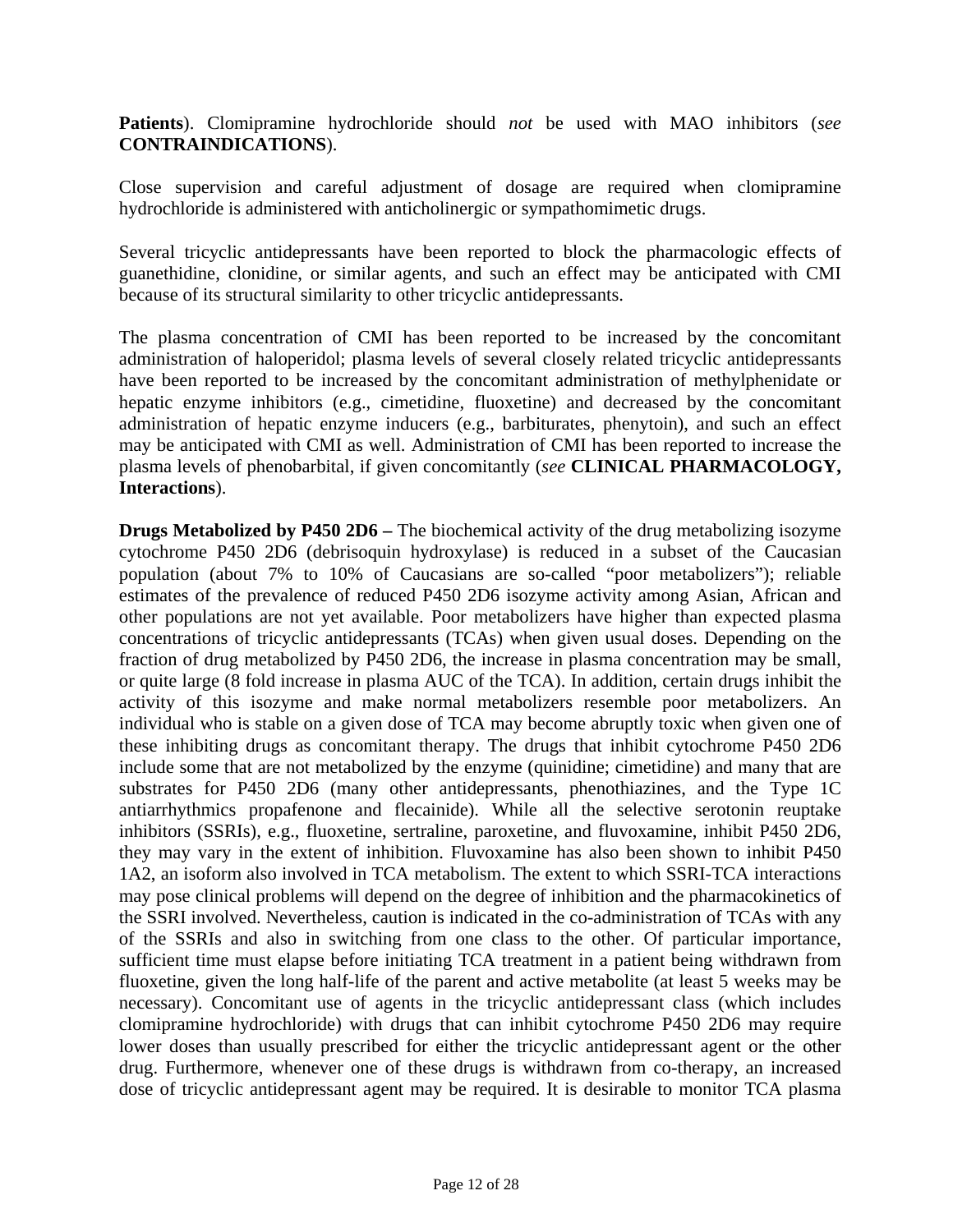<span id="page-12-0"></span>levels whenever an agent of the tricyclic antidepressant class including clomipramine hydrochloride is going to be co-administered with another drug known to be an inhibitor of P450 2D6 (and/or P450 1A2).

Because clomipramine hydrochloride is highly bound to serum protein, the administration of clomipramine hydrochloride to patients taking other drugs that are highly bound to protein (e.g., warfarin, digoxin) may cause an increase in plasma concentrations of these drugs, potentially resulting in adverse effects. Conversely, adverse effects may result from displacement of protein-bound clomipramine hydrochloride by other highly bound drugs (*see* **CLINICAL [PHARMACOLOGY, Distribution](#page-1-0)**).

# **Monoamine Oxidase Inhibitors (MAOIs)** (*See* **[CONTRAINDICATIONS, WARNINGS,](#page-3-1)** *and* **[DOSAGE AND ADMINISTRATION](#page-21-0)**.)

# **Serotonergic Drugs** (*See* **[CONTRAINDICATIONS, WARNINGS,](#page-3-1)** *and* **[DOSAGE AND ADMINISTRATION](#page-21-0)**.)

## **Carcinogenesis, Mutagenesis, Impairment of Fertility**

No evidence of carcinogenicity was found in two 2-year bioassays in rats at doses up to 100 mg/kg, which is 24 and 4 times the maximum recommended human daily dose (MRHD) on a mg/kg and mg/m<sup>2</sup> basis, respectively, or in a 2-year bioassay in mice at doses up to 80 mg/kg, which is 20 and 1.5 times the MRHD on a mg/kg and mg/m<sup>2</sup> basis, respectively.

In reproduction studies, no effects on fertility were found in rats given up to 24 mg/kg, which is 6 times, and approximately equal to, the MRHD on a mg/kg and mg/m2 basis, respectively.

## **Pregnancy**

No teratogenic effects were observed in studies performed in rats and mice at doses up to 100 mg/kg, which is 24 times the maximum recommended human daily dose (MRHD) on a mg/kg basis and 4 times (rats) and 2 times (mice) the MRHD on a mg/m2 basis. Slight nonspecific embryo/fetotoxic effects were seen in the offspring of treated rats given 50 and 100 mg/kg and of treated mice given 100 mg/kg.

There are no adequate or well-controlled studies in pregnant women. Withdrawal symptoms, including jitteriness, tremor, and seizures, have been reported in neonates whose mothers had taken clomipramine hydrochloride until delivery. Clomipramine hydrochloride should be used during pregnancy only if the potential benefit justifies the potential risk to the fetus.

## **Nursing Mothers**

Clomipramine hydrochloride has been found in human milk. Because of the potential for adverse reactions, a decision should be made whether to discontinue nursing or to discontinue the drug, taking into account the importance of the drug to the mother.

## **Pediatric Use**

Safety and effectiveness in the pediatric population other than pediatric patients with OCD have not been established (*see* **[BOX WARNING](#page-0-0)** *and* **[WARNINGS,](#page-3-1) [Clinical Worsening and](#page-3-1)**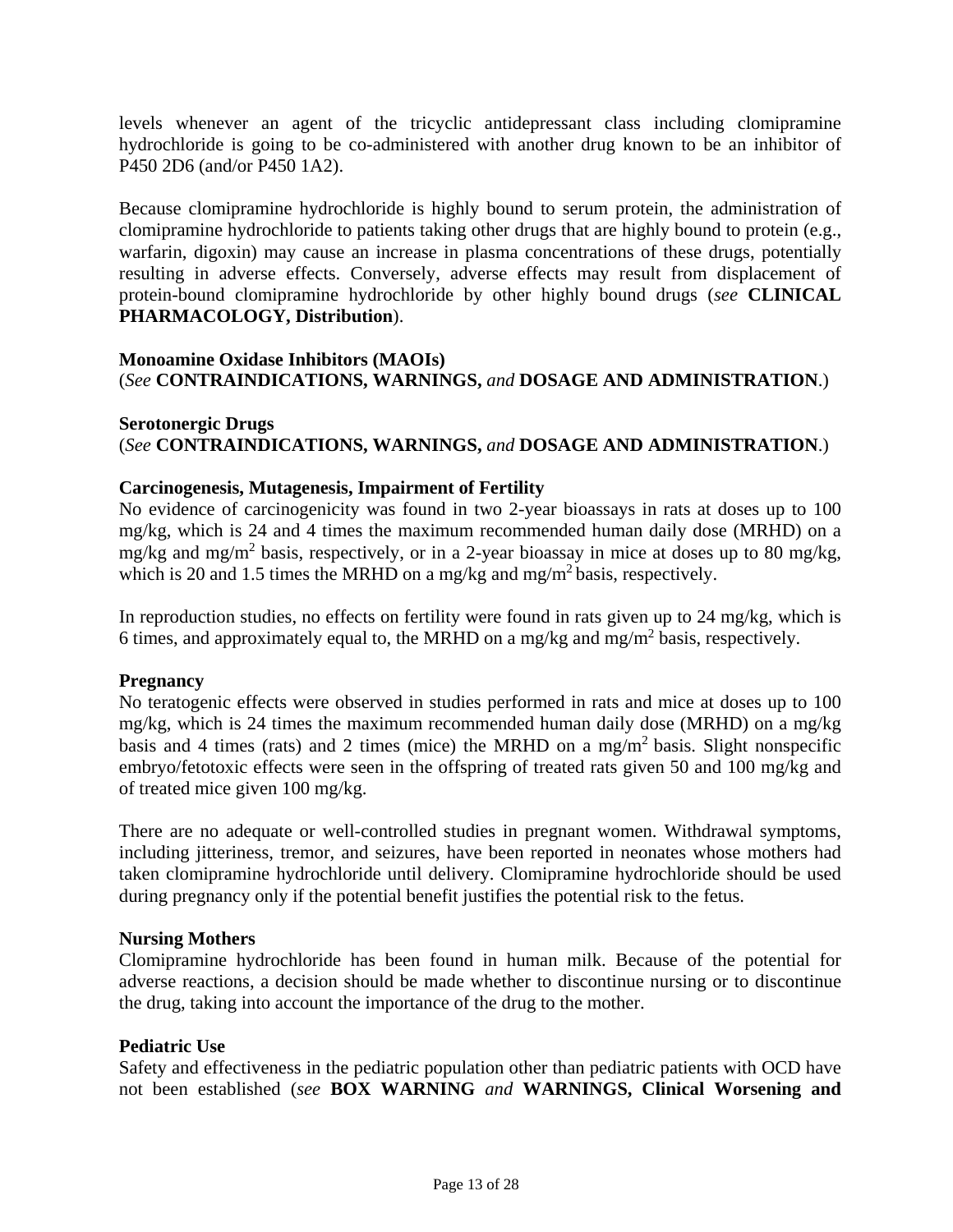<span id="page-13-0"></span>**Suicide Risk**). Anyone considering the use of clomipramine hydrochloride in a child or adolescent must balance the potential risks with the clinical need.

In a controlled clinical trial in children and adolescents (10 to 17 years of age), 46 outpatients received clomipramine hydrochloride for up to 8 weeks. In addition, 150 adolescent patients have received clomipramine hydrochloride in open-label protocols for periods of several months to several years. Of the 196 adolescents studied, 50 were 13 years of age or less and 146 were [14 to 17 years of age. The adverse reaction profile in this age group \(](#page-13-0)*see* **ADVERSE REACTIONS**) is similar to that observed in adults.

The risks, if any, that may be associated with clomipramine hydrochloride's extended use in children and adolescents with OCD have not been systematically assessed. The evidence supporting the conclusion that clomipramine hydrochloride is safe for use in children and adolescents is derived from relatively short term clinical studies and from extrapolation of experience gained with adult patients. In particular, there are no studies that directly evaluate the effects of long term clomipramine hydrochloride use on the growth, development, and maturation of children and adolescents. Although there is no evidence to suggest that clomipramine hydrochloride adversely affects growth, development or maturation, the absence of such findings is not adequate to rule out a potential for such effects in chronic use.

The safety and effectiveness in pediatric patients below the age of 10 have not been established. Therefore, specific recommendations cannot be made for the use of clomipramine hydrochloride in pediatric patients under the age of 10.

## **Geriatric Use**

Clinical studies of clomipramine hydrochloride did not include sufficient numbers of subjects age 65 and over to determine whether they respond differently from younger subjects; 152 patients at least 60 years of age participating in various U.S. clinical trials received clomipramine hydrochloride for periods of several months to several years. No unusual agerelated adverse events were identified in this population. Other reported clinical experience has not identified differences in responses between the elderly and younger patients. In general, dose selection for an elderly patient should be cautious, usually starting at the low end of the dosing range, reflecting the greater frequency of decreased hepatic, renal, or cardiac function and of concomitant disease or other drug therapy.

Clomipramine hydrochloride has been associated with cases of clinically significant hyponatremia. Elderly patients may be at greater risk for this adverse reaction (*see*  **[PRECAUTIONS, Hyponatremia](#page-8-1)**).

## **Commonly Observed**

### **ADVERSE REACTIONS**

The most commonly observed adverse events associated with the use of clomipramine hydrochloride and not seen at an equivalent incidence among placebo-treated patients were gastrointestinal complaints, including dry mouth, constipation, nausea, dyspepsia, and anorexia; nervous system complaints, including somnolence, tremor, dizziness, nervousness, and myoclonus; genitourinary complaints, including changed libido, ejaculatory failure, impotence,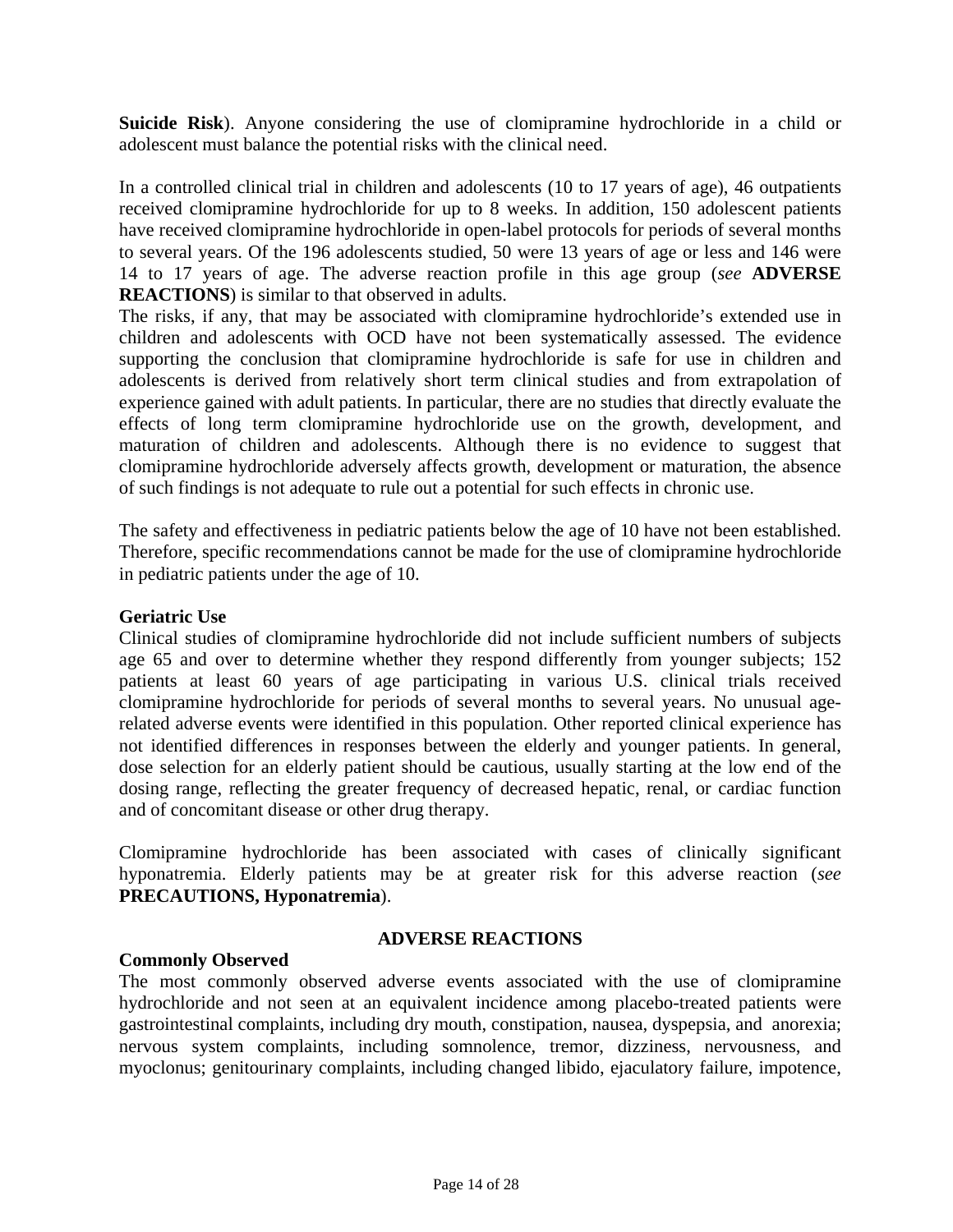and micturition disorder; and other miscellaneous complaints, including fatigue, sweating, increased appetite, weight gain, and visual changes.

## **Leading to Discontinuation of Treatment**

Approximately 20% of 3,616 patients who received clomipramine hydrochloride in U.S. premarketing clinical trials discontinued treatment because of an adverse event. Approximately one-half of the patients who discontinued (9% of the total) had multiple complaints, none of which could be classified as primary. Where a primary reason for discontinuation could be identified, most patients discontinued because of nervous system complaints (5.4%), primarily somnolence. The second-most-frequent reason for discontinuation was digestive system complaints (1.3%), primarily vomiting and nausea.

There was no apparent relationship between the adverse events and elevated plasma drug concentrations.

# **Incidence in Controlled Clinical Trials**

The following table enumerates adverse events that occurred at an incidence of 1% or greater among patients with OCD who received clomipramine hydrochloride in adult or pediatric placebo-controlled clinical trials. The frequencies were obtained from pooled data of clinical trials involving either adults receiving clomipramine hydrochloride (N=322) or placebo  $(N=319)$  or children treated with clomipramine hydrochloride  $(N=46)$  or placebo  $(N=44)$ . The prescriber should be aware that these figures cannot be used to predict the incidence of side effects in the course of usual medical practice, in which patient characteristics and other factors differ from those that prevailed in the clinical trials. Similarly, the cited frequencies cannot be compared with figures obtained from other clinical investigations involving different treatments, uses, and investigators. The cited figures, however, provide the physician with a basis for estimating the relative contribution of drug and nondrug factors to the incidence of side effects in the populations studied.

| (Fercentage of Fatients Reporting Event) |                                                   |                             |                                           |                            |  |
|------------------------------------------|---------------------------------------------------|-----------------------------|-------------------------------------------|----------------------------|--|
|                                          | <b>Adults</b>                                     |                             | <b>Children and</b><br><b>Adolescents</b> |                            |  |
| <b>Body System/Adverse</b><br>Event*     | <b>Clomipramine</b><br>hydrochloride<br>$(N=322)$ | <b>Placebo</b><br>$(N=319)$ | Clomipramine<br>hydrochloride<br>$(N=46)$ | <b>Placebo</b><br>$(N=44)$ |  |
| <b>Nervous System</b>                    |                                                   |                             |                                           |                            |  |
| Somnolence                               | 54                                                | 16                          | 46                                        | 11                         |  |
| Tremor                                   | 54                                                | 2                           | 33                                        | $\overline{2}$             |  |
| <b>Dizziness</b>                         | 54                                                | 14                          | 41                                        | 14                         |  |
| Headache                                 | 52                                                | 41                          | 28                                        | 34                         |  |
| Insomnia                                 | 25                                                | 15                          | 11                                        |                            |  |
| Libido change                            | 21                                                | 3                           |                                           |                            |  |
| <b>Nervousness</b>                       | 18                                                | $\overline{2}$              | 4                                         | $\overline{c}$             |  |
| Myoclonus                                | 13                                                |                             | 2                                         |                            |  |

#### **Incidence of Treatment-Emergent Adverse Experience in Placebo-Controlled Clinical Trials (Percentage of Patients Reporting Event)**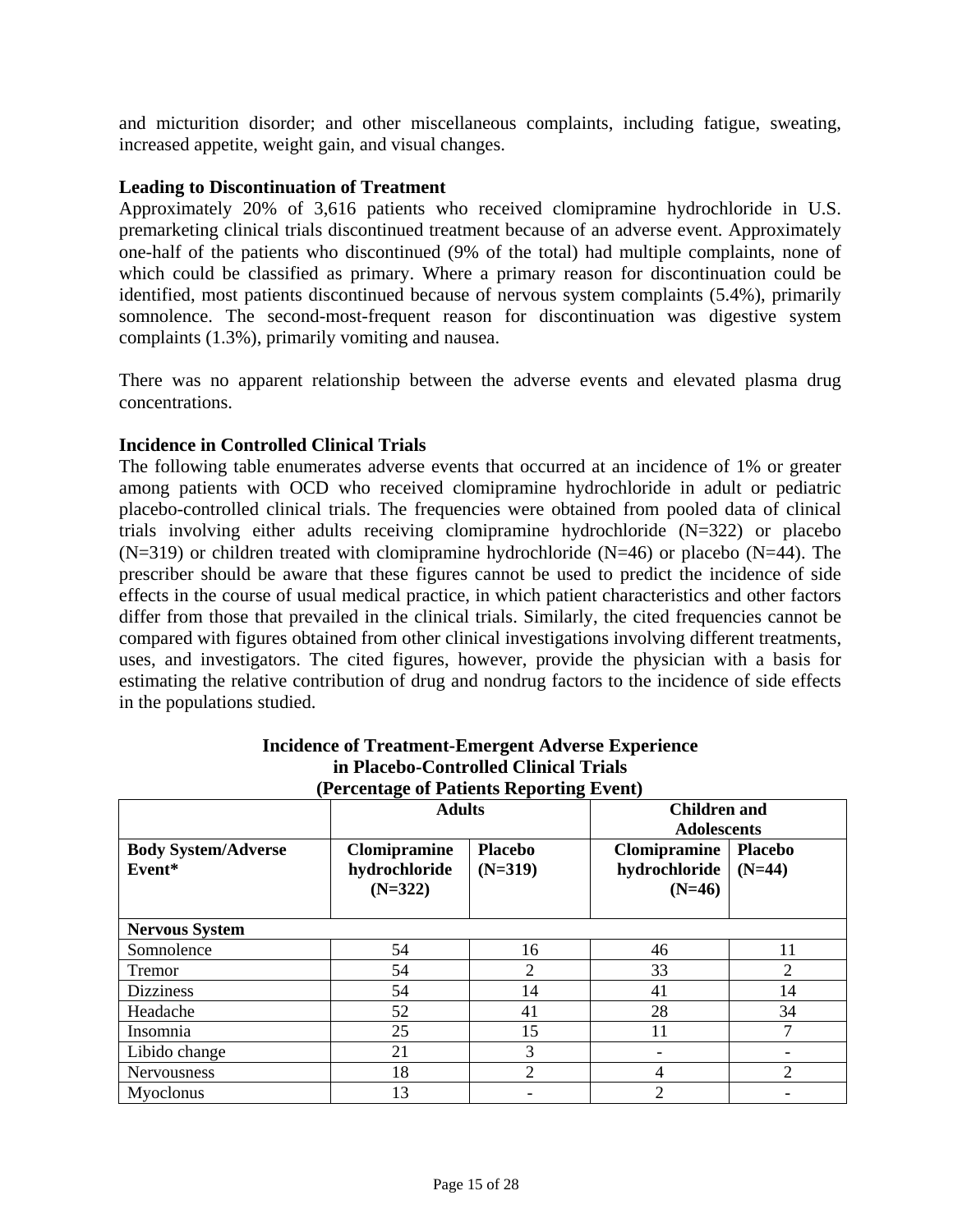| Increased appetite         | 11                       | $\overline{2}$               | $\overline{\phantom{a}}$                   | $\sqrt{2}$                                 |
|----------------------------|--------------------------|------------------------------|--------------------------------------------|--------------------------------------------|
| Paresthesia                | 9                        | $\overline{3}$               | $\overline{2}$                             | $\overline{c}$                             |
| Memory impairment          | 9                        | $\mathbf{1}$                 | $\overline{7}$                             | $\overline{2}$                             |
| Anxiety                    | 9                        | $\overline{4}$               | $\overline{2}$                             |                                            |
| Twitching                  | $\overline{7}$           | $\mathbf{1}$                 | $\overline{4}$                             | 5                                          |
| Impaired concentration     | $\overline{5}$           | $\overline{2}$               |                                            |                                            |
| Depression                 | 5                        | 1                            |                                            |                                            |
| Hypertonia                 | $\overline{4}$           | $\mathbf{1}$                 | $\overline{2}$                             | $\overline{\phantom{0}}$                   |
| Sleep disorder             | $\overline{\mathcal{A}}$ | $\qquad \qquad -$            | 9                                          | 5                                          |
| Psychosomatic disorder     | $\overline{3}$           |                              |                                            |                                            |
| Yawning                    | 3                        | -                            | $\overline{\phantom{a}}$                   | $\overline{\phantom{0}}$                   |
| Confusion                  | 3                        | $\qquad \qquad -$            | $\overline{2}$                             |                                            |
| Speech disorder            | $\overline{3}$           | $\overline{\phantom{a}}$     | $\overline{\phantom{a}}$                   |                                            |
| Abnormal dreaming          | $\overline{3}$           | $\overline{a}$               | $\overline{\phantom{a}}$                   | $\overline{2}$                             |
| Agitation                  | 3                        |                              |                                            |                                            |
| Migraine                   | $\overline{3}$           | $\overline{\phantom{0}}$     | $\qquad \qquad \blacksquare$               |                                            |
| Depersonalization          | $\overline{2}$           | $\overline{\phantom{a}}$     | $\overline{2}$                             | $\overline{\phantom{0}}$                   |
| Irritability               | $\overline{2}$           | $\overline{c}$               | $\overline{2}$                             |                                            |
| <b>Emotional lability</b>  | $\overline{2}$           | $\overline{\phantom{a}}$     | $\overline{\phantom{a}}$                   | $\overline{c}$                             |
| Panic reaction             | $\mathbf{1}$             | -                            | $\overline{2}$                             |                                            |
| Aggressive reaction        | $\qquad \qquad -$        | $\qquad \qquad \blacksquare$ | $\overline{2}$                             | $\overline{\phantom{0}}$                   |
| Paresis                    | $\overline{\phantom{0}}$ | $\overline{\phantom{a}}$     | $\overline{2}$                             | $\overline{\phantom{a}}$                   |
|                            |                          |                              |                                            |                                            |
| <b>Skin and Appendages</b> |                          |                              |                                            |                                            |
| Increased sweating         | 29                       | 3                            | 9                                          |                                            |
| Rash                       | 8                        | $\mathbf{1}$                 | $\overline{4}$                             | $\overline{2}$                             |
| Pruritus                   | 6                        | $\qquad \qquad \blacksquare$ | $\overline{2}$                             | $\overline{2}$                             |
| Dermatitis                 | $\overline{c}$           | $\qquad \qquad -$            |                                            | $\overline{c}$                             |
| Acne                       | $\overline{2}$           | $\overline{2}$               | $\qquad \qquad \blacksquare$               | 5                                          |
| Dry skin                   | $\overline{2}$           | $\overline{\phantom{a}}$     | $\overline{\phantom{a}}$                   | 5                                          |
| Urticaria                  | $\mathbf{1}$             | L,                           |                                            |                                            |
| Abnormal skin odor         | -                        | $\overline{\phantom{a}}$     | $\overline{2}$                             | $\qquad \qquad \blacksquare$               |
| <b>Digestive System</b>    |                          |                              |                                            |                                            |
| Dry mouth                  | 84                       | 17                           | 63                                         | 16                                         |
| Constipation               | 47                       | 11                           | 22                                         | 9                                          |
| Nausea                     | 33                       | 14                           | $\mathbf{9}$                               | 11                                         |
| Dyspepsia                  | 22                       | $10\,$                       | $\overline{13}$                            | $\overline{2}$                             |
| Diarrhea                   | 13                       | $\mathbf{9}$                 | $\boldsymbol{7}$                           | $\mathfrak s$                              |
| Anorexia                   | 12                       | ÷,                           | $\overline{22}$                            | $\overline{2}$                             |
| Abdominal pain             | 11                       | $\overline{9}$               | $\overline{13}$                            | 16                                         |
| Vomiting                   | $\overline{7}$           | $\overline{2}$               | $\boldsymbol{7}$                           |                                            |
| Flatulence                 | $\sqrt{6}$               | $\overline{3}$               | $\overline{\phantom{a}}$                   | $\overline{2}$                             |
| Tooth disorder             | $\overline{5}$           | $\mathbb{L}$                 | $\blacksquare$                             | $\blacksquare$                             |
|                            |                          |                              |                                            |                                            |
| Gastrointestinal disorder  | $\overline{2}$           | -                            | $\overline{\phantom{0}}$                   | $\overline{2}$                             |
| Dysphagia                  | $\sqrt{2}$               | $\overline{\phantom{0}}$     | $\overline{\phantom{a}}$                   | $\overline{\phantom{0}}$                   |
| Esophagitis<br>Eructation  | $\,1$                    | $\qquad \qquad -$            | $\overline{\phantom{a}}$<br>$\overline{2}$ | $\overline{\phantom{a}}$<br>$\overline{2}$ |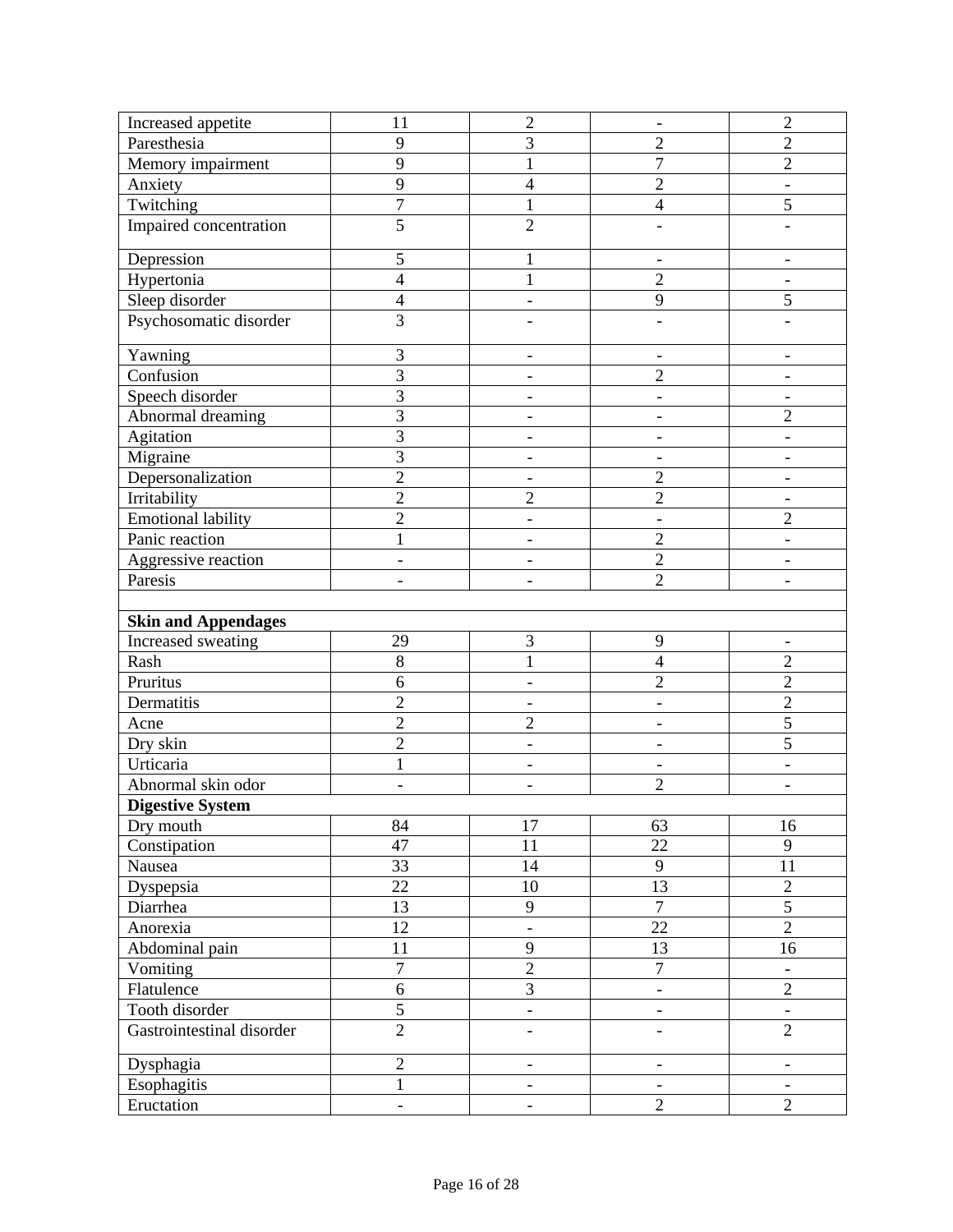| Ulcerative stomatitis                    | $\overline{\phantom{a}}$     | $\qquad \qquad -$            | $\overline{2}$               | $\overline{\phantom{0}}$ |
|------------------------------------------|------------------------------|------------------------------|------------------------------|--------------------------|
| <b>Body as a Whole</b>                   |                              |                              |                              |                          |
| Fatigue                                  | 39                           | 18                           | 35                           | 9                        |
| Weight increase                          | 18                           | $\mathbf{1}$                 | $\overline{2}$               | $\overline{\phantom{0}}$ |
| Flushing                                 | $\,8\,$                      | $\qquad \qquad -$            | $\overline{7}$               | $\overline{\phantom{a}}$ |
| Hot flushes                              | $\overline{5}$               | $\qquad \qquad -$            | $\overline{2}$               |                          |
| Chest pain                               | $\overline{4}$               | $\overline{4}$               | $\overline{7}$               |                          |
| Fever                                    | $\overline{4}$               | -                            | $\overline{2}$               | $\overline{7}$           |
| Allergy                                  | 3                            | 3                            | $\overline{7}$               | 5                        |
| Pain                                     | $\overline{3}$               | $\overline{2}$               | $\overline{\mathcal{A}}$     | $\overline{2}$           |
| Local edema                              | $\overline{c}$               | $\overline{4}$               |                              |                          |
| Chills                                   | $\overline{2}$               | $\mathbf{1}$                 | $\qquad \qquad -$            | $\overline{\phantom{0}}$ |
| Weight decrease                          | $\overline{\phantom{0}}$     | $\overline{\phantom{a}}$     | $\overline{7}$               | $\overline{\phantom{0}}$ |
| Otitis media                             | $\overline{a}$               | $\overline{a}$               | $\overline{4}$               | 5                        |
| Asthenia                                 | $\qquad \qquad \blacksquare$ | $\qquad \qquad \blacksquare$ | $\overline{2}$               | $\overline{\phantom{0}}$ |
| Halitosis                                | $\overline{a}$               | -                            | $\overline{2}$               |                          |
| <b>Cardiovascular System</b>             |                              |                              |                              |                          |
| Postural hypotension                     | 6                            | L,                           | $\overline{4}$               |                          |
| Palpitation                              | $\overline{4}$               | $\overline{2}$               | $\overline{4}$               |                          |
| Tachycardia                              | $\overline{4}$               | $\qquad \qquad \blacksquare$ | $\overline{2}$               |                          |
| Syncope                                  |                              | $\overline{a}$               | $\overline{2}$               |                          |
| <b>Respiratory System</b>                |                              |                              |                              |                          |
| Pharyngitis                              | 14                           | 9                            | $\overline{\phantom{a}}$     | 5                        |
| Rhinitis                                 | 12                           | 10                           | 7                            | 9                        |
| Sinusitis                                | 6                            | $\overline{4}$               | $\overline{2}$               | 5                        |
| Coughing                                 | 6                            | 6                            | $\overline{4}$               | 5                        |
| Bronchospasm                             | $\overline{2}$               | $\qquad \qquad -$            | $\overline{7}$               | $\overline{2}$           |
| Epistaxis                                | $\overline{c}$               | $\overline{\phantom{a}}$     | $\overline{\phantom{a}}$     | $\overline{2}$           |
| Dyspnea                                  | $\overline{\phantom{0}}$     | $\qquad \qquad \blacksquare$ | $\overline{2}$               | $\overline{\phantom{0}}$ |
| Laryngitis                               | $\overline{a}$               | $\mathbf{1}$                 | $\overline{2}$               | $\overline{\phantom{a}}$ |
| <b>Urogenital System</b>                 |                              |                              |                              |                          |
| <b>Male and Female Patients Combined</b> |                              |                              |                              |                          |
| Micturition disorder                     | 14                           | $\overline{c}$               | $\overline{4}$               | $\overline{2}$           |
| Urinary tract infection                  | 6                            | $\mathbf{I}$                 |                              |                          |
| Micturition frequency                    | 5                            | 3                            |                              |                          |
| Urinary retention                        | $\overline{2}$               | $\overline{\phantom{a}}$     | $\overline{7}$               |                          |
| Dysuria                                  | $\overline{2}$               | $\overline{2}$               |                              |                          |
| Cystitis                                 | $\overline{2}$               |                              |                              |                          |
| <b>Female Patients Only</b>              | $(N=182)$                    | $(N=167)$                    | $(N=10)$                     | $(N=21)$                 |
| Dysmenorrhea                             | 12                           | 14                           | 10                           | 10                       |
| Lactation (nonpuerperal)                 | $\overline{4}$               |                              |                              |                          |
| Menstrual disorder                       | $\overline{4}$               | $\overline{2}$               | $\qquad \qquad \blacksquare$ |                          |
| Vaginitis                                | $\overline{2}$               | $\overline{\phantom{a}}$     | $\overline{\phantom{a}}$     | $\overline{\phantom{a}}$ |
| Leukorrhea                               | $\overline{2}$               | $\qquad \qquad -$            | $\overline{\phantom{a}}$     | $\qquad \qquad -$        |
| Breast enlargement                       | $\overline{2}$               | $\qquad \qquad -$            | $\overline{\phantom{a}}$     | $\overline{\phantom{a}}$ |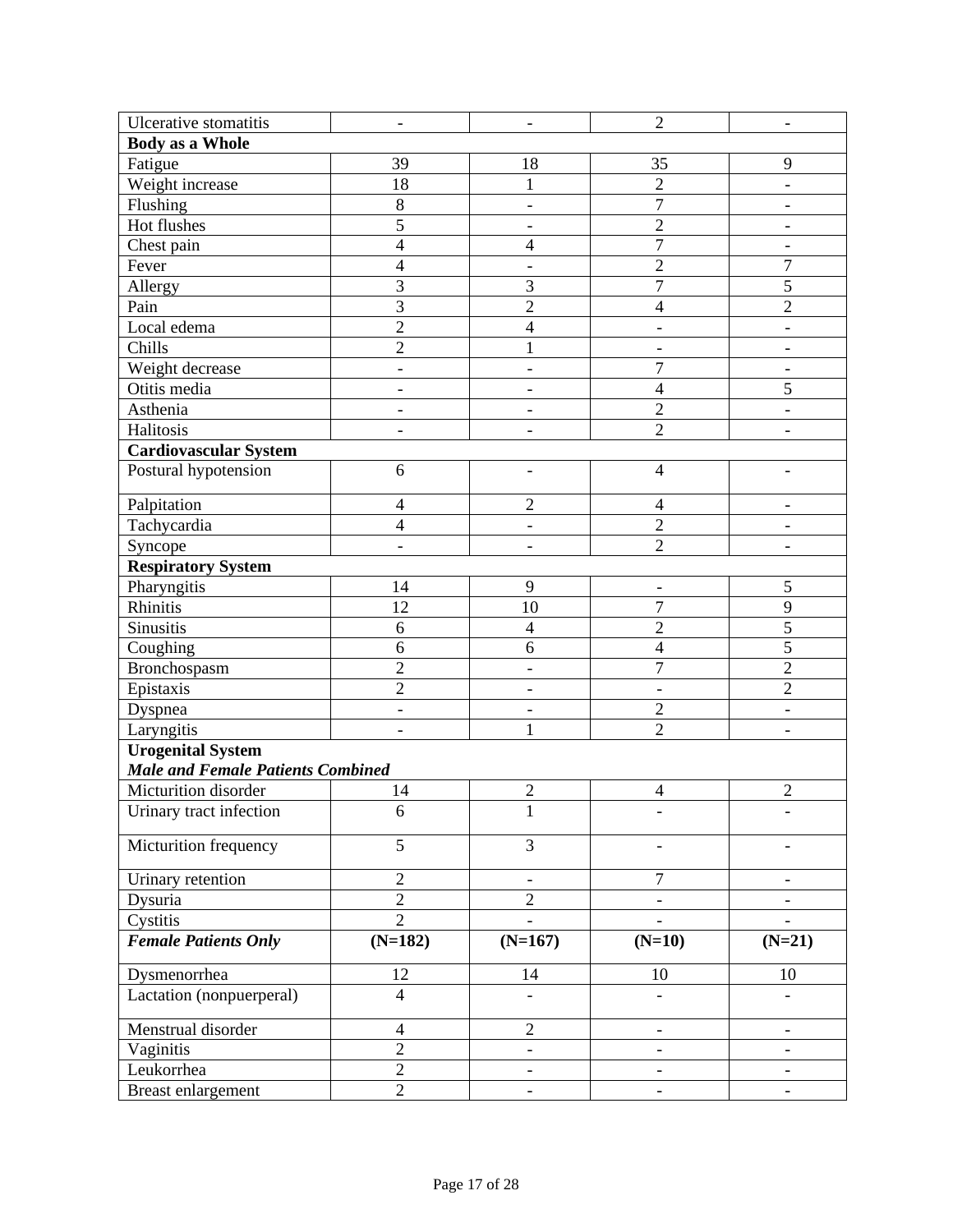| Breast pain                      | $\mathbf 1$              | $\overline{\phantom{a}}$ | $\overline{a}$           |                          |
|----------------------------------|--------------------------|--------------------------|--------------------------|--------------------------|
| Amenorrhea                       | 1                        | $\overline{\phantom{a}}$ | $\overline{\phantom{0}}$ |                          |
| <b>Male Patients Only</b>        | $(N=140)$                | $(N=152)$                | $(N=36)$                 | $(N=23)$                 |
| <b>Ejaculation failure</b>       | 42                       | $\overline{2}$           | 6                        |                          |
| Impotence                        | 20                       | $\overline{3}$           | $\overline{\phantom{0}}$ | $\overline{\phantom{a}}$ |
| <b>Special Senses</b>            |                          |                          |                          |                          |
| Abnormal vision                  | 18                       | $\overline{4}$           | 7                        | $\overline{2}$           |
| Taste perversion                 | 8                        | ۳                        | $\overline{4}$           | $\blacksquare$           |
| <b>Tinnitus</b>                  | 6                        |                          | $\overline{4}$           |                          |
| Abnormal lacrimation             | 3                        | $\overline{2}$           |                          |                          |
| Mydriasis                        | $\overline{2}$           | $\overline{\phantom{a}}$ | $\overline{\phantom{0}}$ |                          |
| Conjunctivitis                   | $\mathbf 1$              |                          |                          |                          |
| Anisocoria                       |                          | ۰                        | $\overline{2}$           |                          |
| Blepharospasm                    |                          | $\overline{\phantom{0}}$ | $\overline{2}$           | $\overline{\phantom{a}}$ |
| Ocular allergy                   |                          | $\overline{\phantom{0}}$ | $\overline{2}$           | $\overline{\phantom{a}}$ |
| Vestibular disorder              |                          |                          | $\overline{2}$           | $\overline{2}$           |
| Musculoskeletal                  |                          |                          |                          |                          |
| Myalgia                          | 13                       | 9                        | $\overline{\phantom{a}}$ | $\overline{\phantom{a}}$ |
| Back pain                        | 6                        | 6                        | $\overline{\phantom{0}}$ | $\overline{\phantom{0}}$ |
| Arthralgia                       | 3                        | 5                        | $\overline{\phantom{a}}$ |                          |
| Muscle weakness                  | 1                        | $\overline{\phantom{0}}$ | $\overline{2}$           |                          |
| <b>Hemic and Lymphatic</b>       |                          |                          |                          |                          |
| Purpura                          | 3                        | $\overline{\phantom{a}}$ | $\overline{\phantom{a}}$ | $\overline{\phantom{a}}$ |
| Anemia                           | $\overline{\phantom{a}}$ | ۰                        | $\overline{2}$           | $\overline{2}$           |
| <b>Metabolic and Nutritional</b> |                          |                          |                          |                          |
| <b>Thirst</b>                    | $\overline{2}$           | $\overline{2}$           | $\overline{\phantom{a}}$ | $\overline{2}$           |

\*Events reported by at least 1% of clomipramine hydrochloride patients are included.

# **Other Events Observed During the Premarketing Evaluation of Clomipramine Hydrochloride**

During clinical testing in the U.S., multiple doses of clomipramine hydrochloride were administered to approximately 3,600 subjects. Untoward events associated with this exposure were recorded by clinical investigators using terminology of their own choosing.

Consequently, it is not possible to provide a meaningful estimate of the proportion of individuals experiencing adverse events without first grouping similar types of untoward events into a smaller number of standardized event categories.

In the tabulations that follow, a modified World Health Organization dictionary of terminology has been used to classify reported adverse events. The frequencies presented, therefore, represent the proportion of the 3,525 individuals exposed to clomipramine hydrochloride who experienced an event of the type cited on at least one occasion while receiving clomipramine hydrochloride. All events are included except those already listed in the previous table, those reported in terms so general as to be uninformative, and those in which an association with the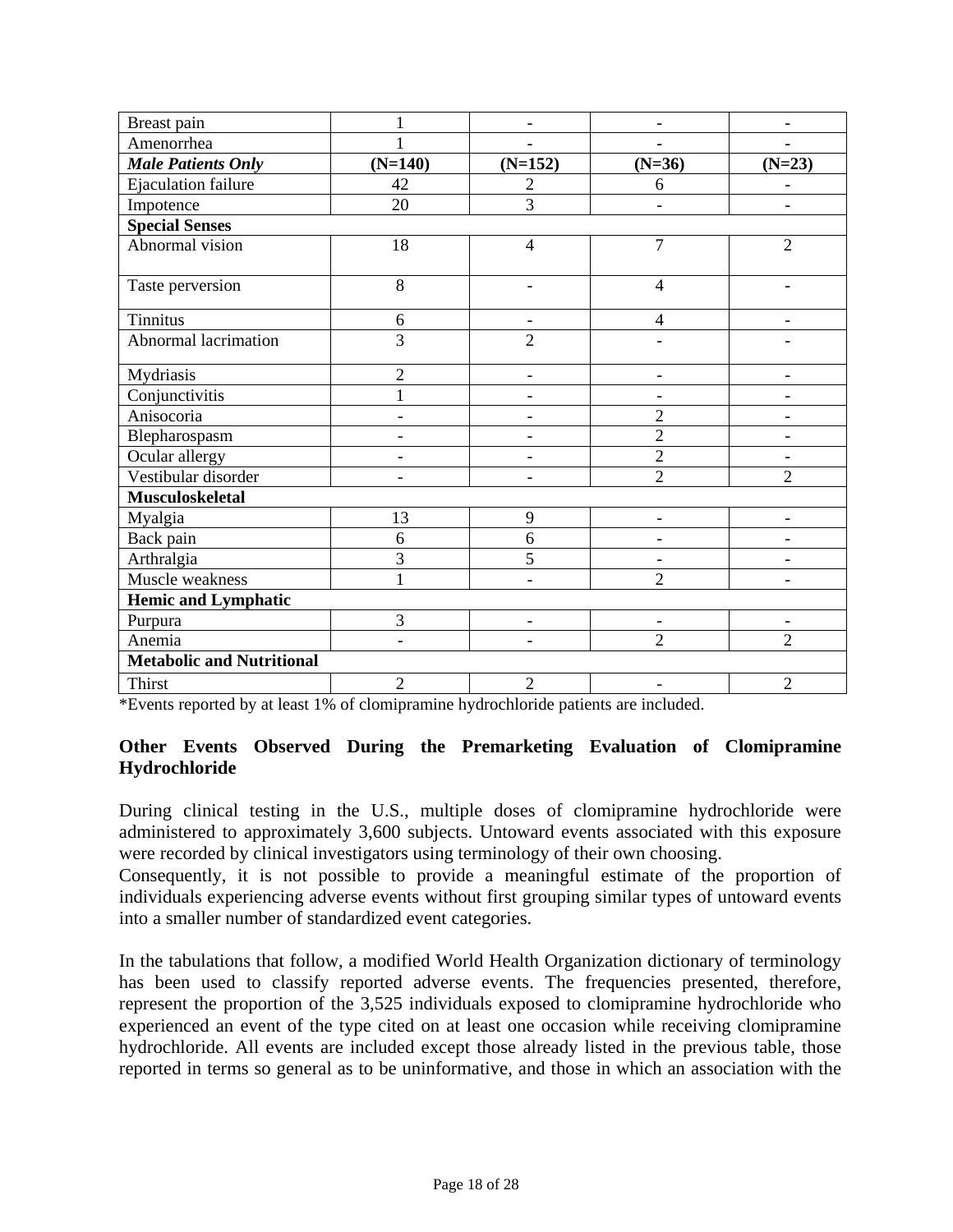drug was remote. It is important to emphasize that although the events reported occurred during treatment with clomipramine hydrochloride, they were not necessarily caused by it.

Events are further categorized by body system and listed in order of decreasing frequency according to the following definitions: frequent adverse events are those occurring on one or more occasions in at least 1/100 patients; infrequent adverse events are those occurring in 1/100 to 1/1,000 patients; rare events are those occurring in less than 1/1,000 patients.

**Body as a Whole –** *Infrequent -*general edema, increased susceptibility to infection, malaise. *Rare -*dependent edema, withdrawal syndrome.

**Cardiovascular System –** *Infrequent -*abnormal ECG, arrhythmia, bradycardia, cardiac arrest, extrasystoles, pallor. *Rare -*aneurysm, atrial flutter, bundle branch block, cardiac failure, cerebral hemorrhage, heart block, myocardial infarction, myocardial ischemia, peripheral ischemia, thrombophlebitis, vasospasm, ventricular tachycardia.

**Digestive System –** *Infrequent -*abnormal hepatic function, blood in stool, colitis, duodenitis, gastric ulcer, gastritis, gastroesophageal reflux, gingivitis, glossitis, hemorrhoids, hepatitis, increased saliva, irritable bowel syndrome, peptic ulcer, rectal hemorrhage, tongue ulceration, tooth caries. *Rare -*cheilitis, chronic enteritis, discolored feces, gastric dilatation, gingival bleeding, hiccup, intestinal obstruction, oral/pharyngeal edema, paralytic ileus, salivary gland enlargement.

**Endocrine System –** *Infrequent* -hypothyroidism. *Rare -*goiter, gynecomastia, hyperthyroidism.

**Hemic and Lymphatic System –** *Infrequent -*lymphadenopathy. *Rare -*leukemoid reaction, lymphoma-like disorder, marrow depression.

**Metabolic and Nutritional Disorder –** *Infrequent -*dehydration, diabetes mellitus, gout, hypercholesterolemia, hyperglycemia, hyperuricemia, hypokalemia. *Rare -*fat intolerance, glycosuria.

**Musculoskeletal System –** *Infrequent -*arthrosis. *Rare -*dystonia, exostosis, lupus erythematosus rash, bruising, myopathy, myositis, polyarteritis nodosa, torticollis.

**Nervous System –** *Frequent -*abnormal thinking, vertigo. *Infrequent -*abnormal coordination, abnormal EEG, abnormal gait, apathy, ataxia, coma, convulsions, delirium, delusion, dyskinesia, dysphonia, encephalopathy, euphoria, extrapyramidal disorder, hallucinations, hostility, hyperkinesia, hypnagogic hallucinations, hypokinesia, leg cramps, manic reaction, neuralgia, paranoia, phobic disorder, psychosis, sensory disturbance, somnambulism, stimulation, suicidal ideation, suicide attempt, teeth-grinding. *Rare -*anticholinergic syndrome, aphasia, apraxia, catalepsy, cholinergic syndrome, choreoathetosis, generalized spasm, hemiparesis, hyperesthesia, hyperreflexia, hypoesthesia, illusion, impaired impulse control, indecisiveness, mutism, neuropathy, nystagmus, oculogyric crisis, oculomotor nerve paralysis, schizophrenic reaction, stupor, suicide.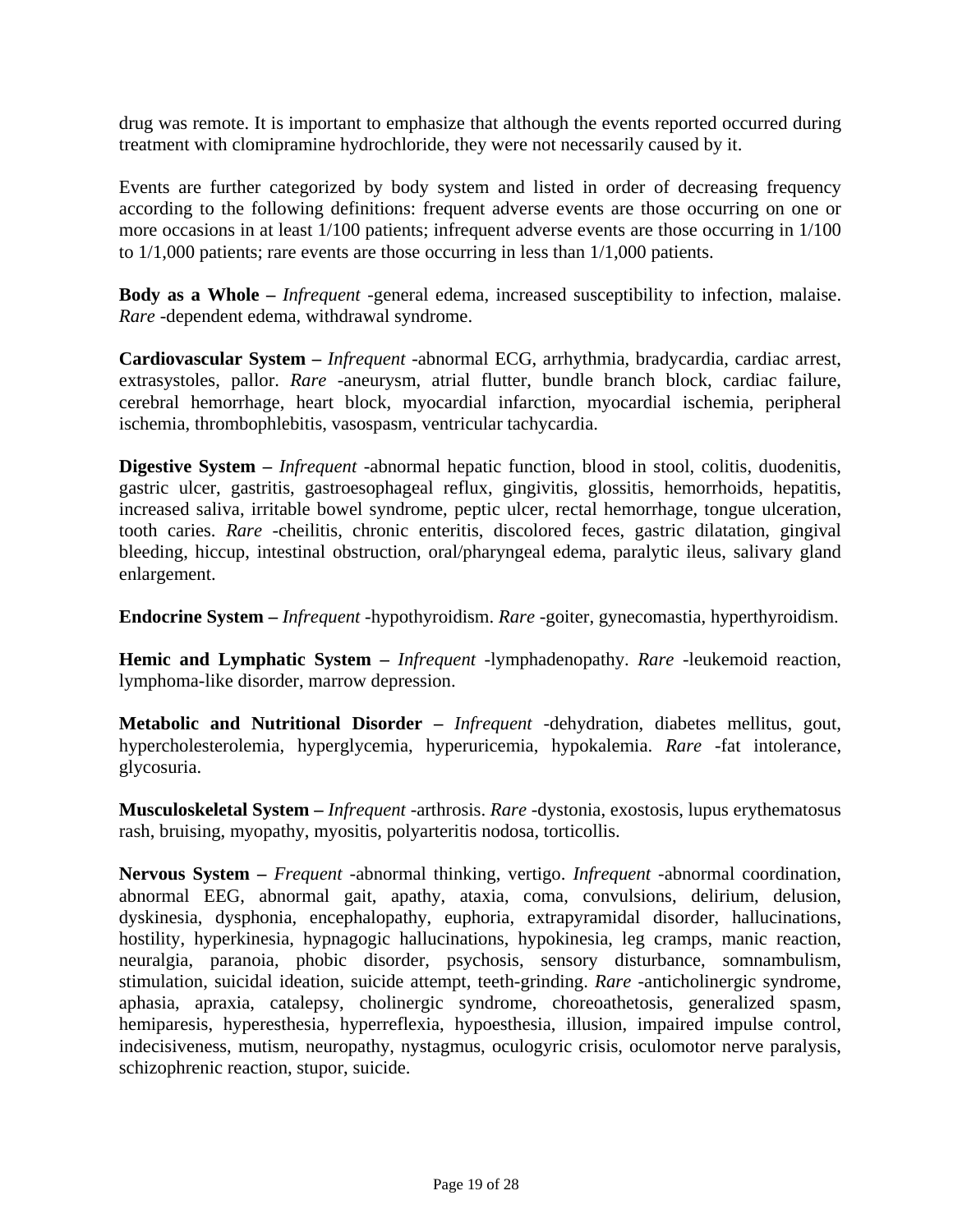<span id="page-19-0"></span>**Respiratory System –** *Infrequent -*bronchitis, hyperventilation, increased sputum, pneumonia. *Rare -*cyanosis, hemoptysis, hypoventilation, laryngismus.

**Skin and Appendages –** *Infrequent -*alopecia, cellulitis, cyst, eczema, erythematous rash, genital pruritus, maculopapular rash, photosensitivity reaction, psoriasis, pustular rash, skin discoloration. *Rare -*chloasma, folliculitis, hypertrichosis, piloerection, seborrhea, skin hypertrophy, skin ulceration.

**Special Senses –** *Infrequent -*abnormal accommodation, deafness, diplopia, earache, eye pain, foreign body sensation, hyperacusis, parosmia, photophobia, scleritis, taste loss. *Rare*  blepharitis, chromatopsia, conjunctival hemorrhage, exophthalmos, glaucoma, keratitis, labyrinth disorder, night blindness, retinal disorder, strabismus, visual field defect.

**Urogenital System –** *Infrequent -*endometriosis, epididymitis, hematuria, nocturia, oliguria, ovarian cyst, perineal pain, polyuria, prostatic disorder, renal calculus, renal pain, urethral disorder, urinary incontinence, uterine hemorrhage, vaginal hemorrhage. *Rare -*albuminuria, anorgasmy, breast engorgement, breast fibroadenosis, cervical dysplasia, endometrial hyperplasia, premature ejaculation, pyelonephritis, pyuria, renal cyst, uterine inflammation, vulvar disorder.

## **Postmarketing Experience**

The following adverse drug reaction has been reported during post-approval use of clomipramine hydrochloride. Because this reaction is reported voluntarily from a population of uncertain size, it is not always possible to reliably estimate frequency.

**Eye Disorders –** Angle-closure glaucoma.

**Immune System Disorders –** Drug Rash with Eosinophilia and Systemic Symptoms (DRESS).

**Metabolism and Nutrition Disorders –** Hyponatremia.

**Endocrine Disorders –** Syndrome of inappropriate antidiuretic hormone secretion (SIADH).

### **To report SUSPECTED ADVERSE REACTIONS, contact Ajanta Pharma USA Inc. at 1- 855-664-7744 or FDA at 1-800-FDA-1088 or [www.fda.gov/medwatch.](http://www.fda.gov/medwatch)**

### **DRUG ABUSE AND DEPENDENCE**

Clomipramine hydrochloride has not been systematically studied in animals or humans for its potential for abuse, tolerance, or physical dependence. While a variety of withdrawal symptoms have been described in association with clomipramine hydrochloride discontinuation (*see*  **[PRECAUTIONS, Withdrawal Symptoms](#page-9-1)**), there is no evidence for drug-seeking behavior, except for a single report of potential clomipramine hydrochloride abuse by a patient with a history of dependence on codeine, benzodiazepines, and multiple psychoactive drugs. The patient received clomipramine hydrochloride for depression and panic attacks and appeared to become dependent after hospital discharge.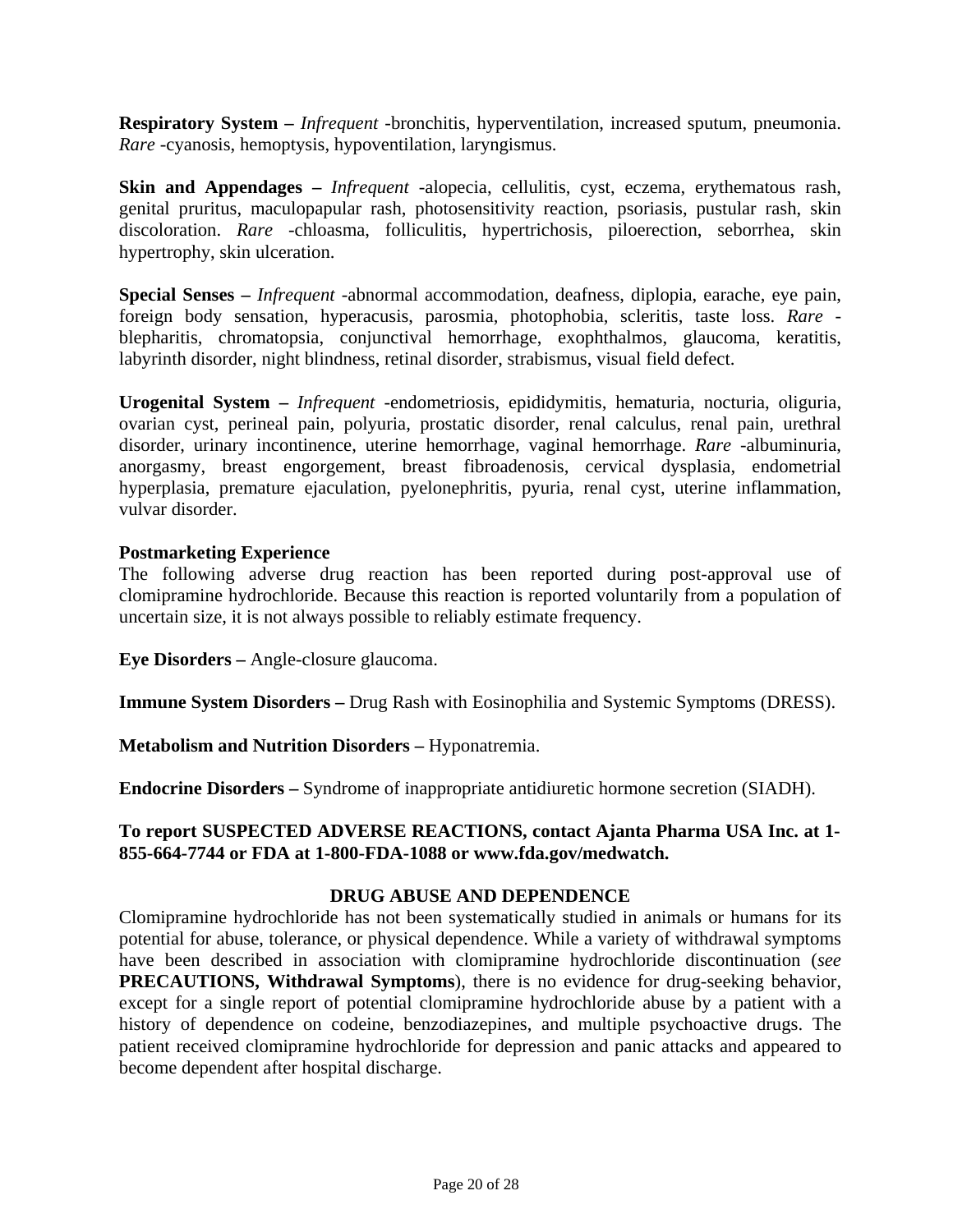Despite the lack of evidence suggesting an abuse liability for clomipramine hydrochloride in foreign marketing, it is not possible to predict the extent to which clomipramine hydrochloride might be misused or abused once marketed in the U.S. Consequently, physicians should carefully evaluate patients for a history of drug abuse and follow such patients closely.

## **OVERDOSAGE**

Deaths may occur from overdosage with this class of drugs. Multiple drug ingestion (including alcohol) is common in deliberate tricyclic overdose. As the management is complex and changing, it is recommended that the physician contact a poison control center for current information on treatment. Signs and symptoms of toxicity develop rapidly after tricyclic overdose. Therefore, hospital monitoring is required as soon as possible.

### **Human Experience**

In U.S. clinical trials, 2 deaths occurred in 12 reported cases of acute overdosage with clomipramine hydrochloride either alone or in combination with other drugs. One death involved a patient suspected of ingesting a dose of 7,000 mg. The second death involved a patient suspected of ingesting a dose of 5,750 mg. The 10 nonfatal cases involved doses of up to 5,000 mg, accompanied by plasma levels of up to 1,010 ng/mL. All 10 patients completely recovered. Among reports from other countries of clomipramine hydrochloride overdose, the lowest dose associated with a fatality was 750 mg. Based upon postmarketing reports in the United Kingdom, CMI's lethality in overdose is considered to be similar to that reported for closely related tricyclic compounds marketed as antidepressants.

### **Manifestations**

Signs and symptoms vary in severity depending upon factors such as the amount of drug absorbed, the age of the patient, and the time elapsed since drug ingestion. Critical manifestations of overdose include cardiac dysrhythmias, severe hypotension, convulsions, and CNS depression including coma. Changes in the electrocardiogram, particularly in QRS axis or width, are clinically significant indicators of tricyclic toxicity. Other CNS manifestations may include drowsiness, stupor, ataxia, restlessness, agitation, delirium, severe perspiration, hyperactive reflexes, muscle rigidity, and athetoid and choreiform movements. Cardiac abnormalities may include tachycardia, signs of congestive heart failure, and in very rare cases, cardiac arrest. Respiratory depression, cyanosis, shock, vomiting, hyperpyrexia, mydriasis, and oliguria or anuria may also be present.

### **Management**

Obtain an ECG and immediately initiate cardiac monitoring. Protect the patient's airway, establish an intravenous line, and initiate gastric decontamination. A minimum of 6 hours of observation with cardiac monitoring and observation for signs of CNS or respiratory depression, hypotension, cardiac dysrhythmias and/or conduction blocks, and seizures is necessary.

If signs of toxicity occur at any time during this period, extended monitoring is required. There are case reports of patients succumbing to fatal dysrhythmias late after overdose; these patients had clinical evidence of significant poisoning prior to death and most received inadequate gastrointestinal decontamination. Monitoring of plasma drug levels should not guide management of the patient.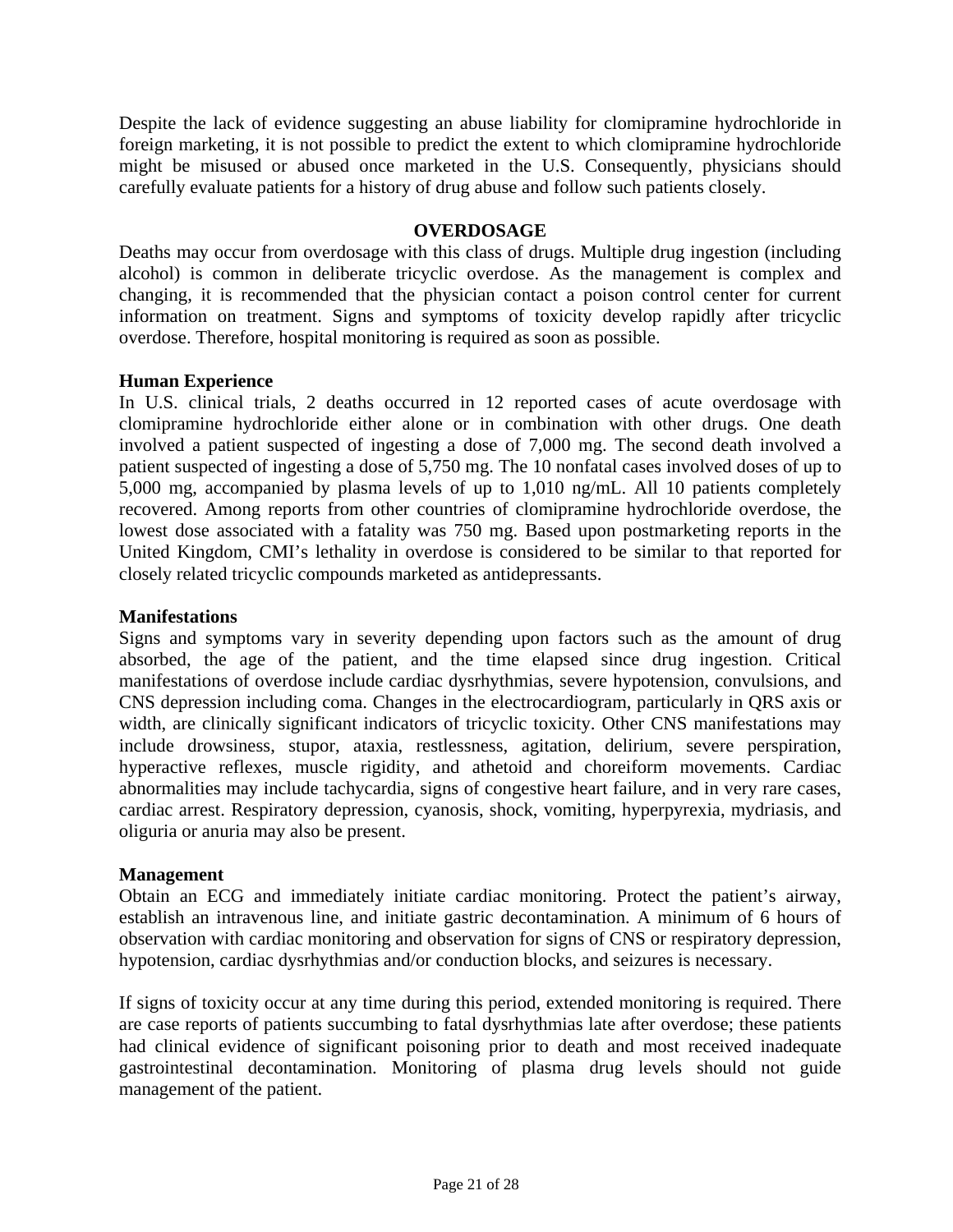<span id="page-21-1"></span><span id="page-21-0"></span>**Gastrointestinal Decontamination –** All patients suspected of tricyclic overdose should receive gastrointestinal decontamination. This should include large volume gastric lavage followed by activated charcoal. If consciousness is impaired, the airway should be secured prior to lavage. Emesis is contraindicated.

**Cardiovascular –** A maximal limb-lead QRS duration of greater than or equal to 0.10 seconds may be the best indication of the severity of the overdose. Intravenous sodium bicarbonate should be used to maintain the serum pH in the range of 7.45 to 7.55. If the pH response is inadequate, hyperventilation may also be used. Concomitant use of hyperventilation and sodium bicarbonate should be done with extreme caution, with frequent pH monitoring. A pH greater than 7.60 or a pCO2 less than 20 mmHg is undesirable. Dysrhythmias unresponsive to sodium bicarbonate therapy/hyperventilation may respond to lidocaine, bretylium, or phenytoin. Type 1A and 1C antiarrhythmics are generally contraindicated (e.g., quinidine, disopyramide, and procainamide).

<span id="page-21-2"></span>In rare instances, hemoperfusion may be beneficial in acute refractory cardiovascular instability in patients with acute toxicity. However, hemodialysis, peritoneal dialysis, exchange transfusions, and forced diuresis generally have been reported as ineffective in tricyclic poisoning.

**CNS –** In patients with CNS depression, early intubation is advised because of the potential for abrupt deterioration. Seizures should be controlled with benzodiazepines, or if these are ineffective, other anticonvulsants (e.g., phenobarbital, phenytoin). Physostigmine is not recommended except to treat life-threatening symptoms that have been unresponsive to other therapies, and then only in consultation with a poison control center.

**Psychiatric Follow-up –** Since overdosage is often deliberate, patients may attempt suicide by other means during the recovery phase. Psychiatric referral may be appropriate.

**Pediatric Management –** The principles of management of child and adult overdosages are similar. It is strongly recommended that the physician contact the local poison control center for specific pediatric treatment.

## **DOSAGE AND ADMINISTRATION**

The treatment regimens described below are based on those used in controlled clinical trials of clomipramine hydrochloride in 520 adults, and 91 children and adolescents with OCD. During initial titration, clomipramine hydrochloride should be given in divided doses with meals to reduce gastrointestinal side effects. The goal of this initial titration phase is to minimize side effects by permitting tolerance to side effects to develop or allowing the patient time to adapt if tolerance does not develop.

Because both CMI and its active metabolite, DMI, have long elimination half-lives, the prescriber should take into consideration the fact that steady-state plasma levels may not be achieved until 2 to 3 weeks after dosage change (*see* **[CLINICAL PHARMACOLOGY](#page-1-0)**).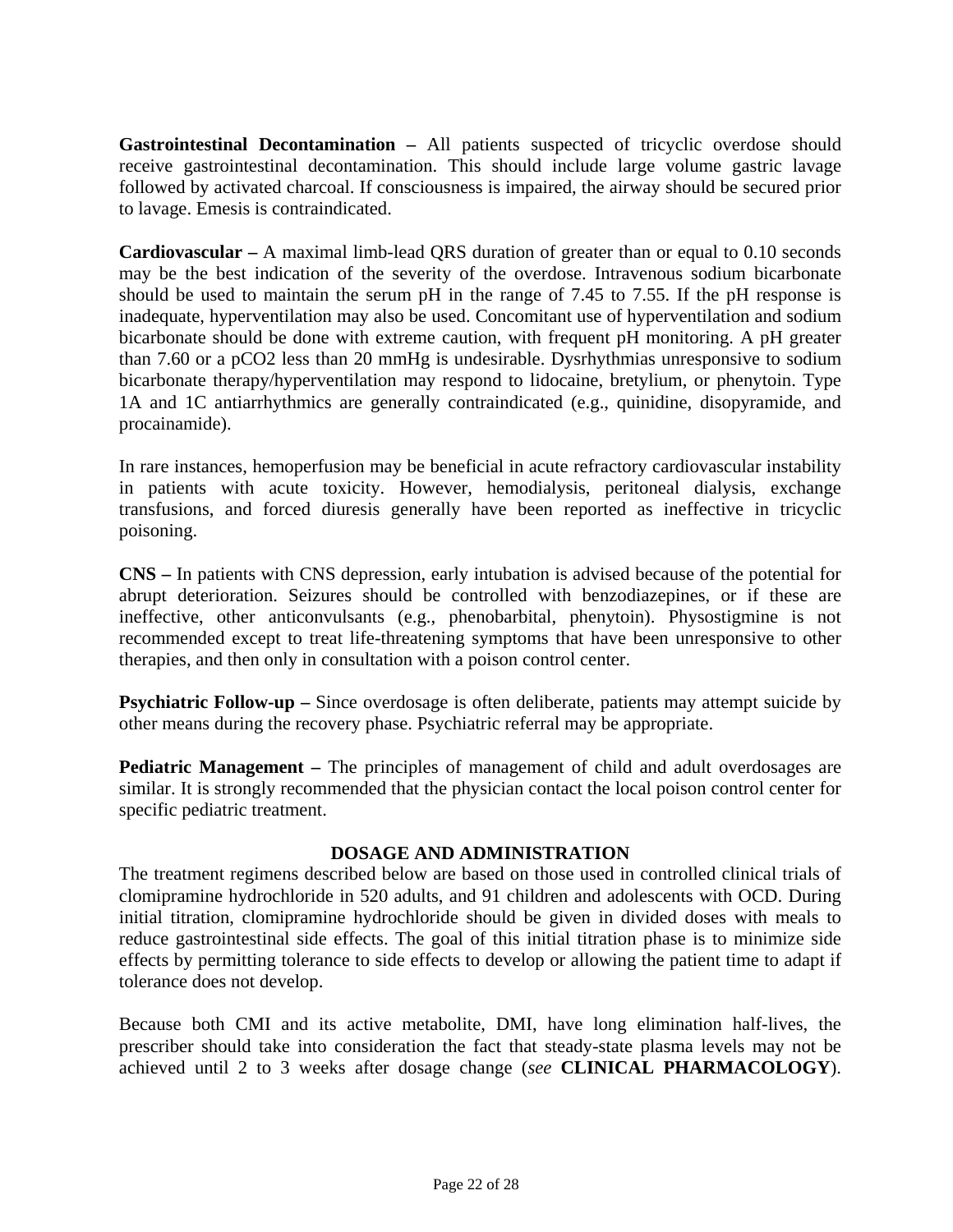Therefore, after initial titration, it may be appropriate to wait 2 to 3 weeks between further dosage adjustments.

# **Initial Treatment/Dose Adjustment (Adults)**

Treatment with clomipramine hydrochloride should be initiated at a dosage of 25 mg daily and gradually increased, as tolerated, to approximately 100 mg during the first 2 weeks. During initial titration, clomipramine hydrochloride should be given in divided doses with meals to reduce gastrointestinal side effects. Thereafter, the dosage may be increased gradually over the next several weeks, up to a maximum of 250 mg daily. After titration, the total daily dose may be given once daily at bedtime to minimize daytime sedation.

# **Initial Treatment/Dose Adjustment (Children and Adolescents)**

As with adults, the starting dose is 25 mg daily and should be gradually increased (also given in divided doses with meals to reduce gastrointestinal side effects) during the first 2 weeks, as tolerated, up to a daily maximum of 3 mg/kg or 100 mg, whichever is smaller. Thereafter, the dosage may be increased gradually over the next several weeks up to a daily maximum of 3 mg/kg or 200 mg, whichever is smaller (*see* **[PRECAUTIONS, Pediatric Use](#page-12-0)**). As with adults, after titration, the total daily dose may be given once daily at bedtime to minimize daytime sedation.

# **Maintenance/Continuation Treatment (Adults, Children, and Adolescents)**

While there are no systematic studies that answer the question of how long to continue clomipramine hydrochloride, OCD is a chronic condition and it is reasonable to consider continuation for a responding patient. Although the efficacy of clomipramine hydrochloride after 10 weeks has not been documented in controlled trials, patients have been continued in therapy under double-blind conditions for up to 1 year without loss of benefit. However, dosage adjustments should be made to maintain the patient on the lowest effective dosage, and patients should be periodically reassessed to determine the need for treatment. During maintenance, the total daily dose may be given once daily at bedtime.

# **Switching a Patient To or From a Monoamine Oxidase Inhibitor (MAOI) Intended to Treat Psychiatric Disorders**

At least 14 days should elapse between discontinuation of an MAOI intended to treat psychiatric disorders and initiation of therapy with clomipramine hydrochloride. Conversely, at least 14 days should be allowed after stopping clomipramine hydrochloride before starting an MAOI intended to treat psychiatric disorders (*see* **[CONTRAINDICATIONS](#page-3-3)**).

# **Use of Clomipramine Hydrochloride With Other MAOIs, Such as Linezolid or Methylene Blue**

Do not start clomipramine hydrochloride in a patient who is being treated with linezolid or intravenous methylene blue because there is increased risk of serotonin syndrome. In a patient who requires more urgent treatment of a psychiatric condition, other interventions, including hospitalization, should be considered (*see* **[CONTRAINDICATIONS](#page-3-3)**).

In some cases, a patient already receiving clomipramine hydrochloride therapy may require urgent treatment with linezolid or intravenous methylene blue. If acceptable alternatives to linezolid or intravenous methylene blue treatment are not available and the potential benefits of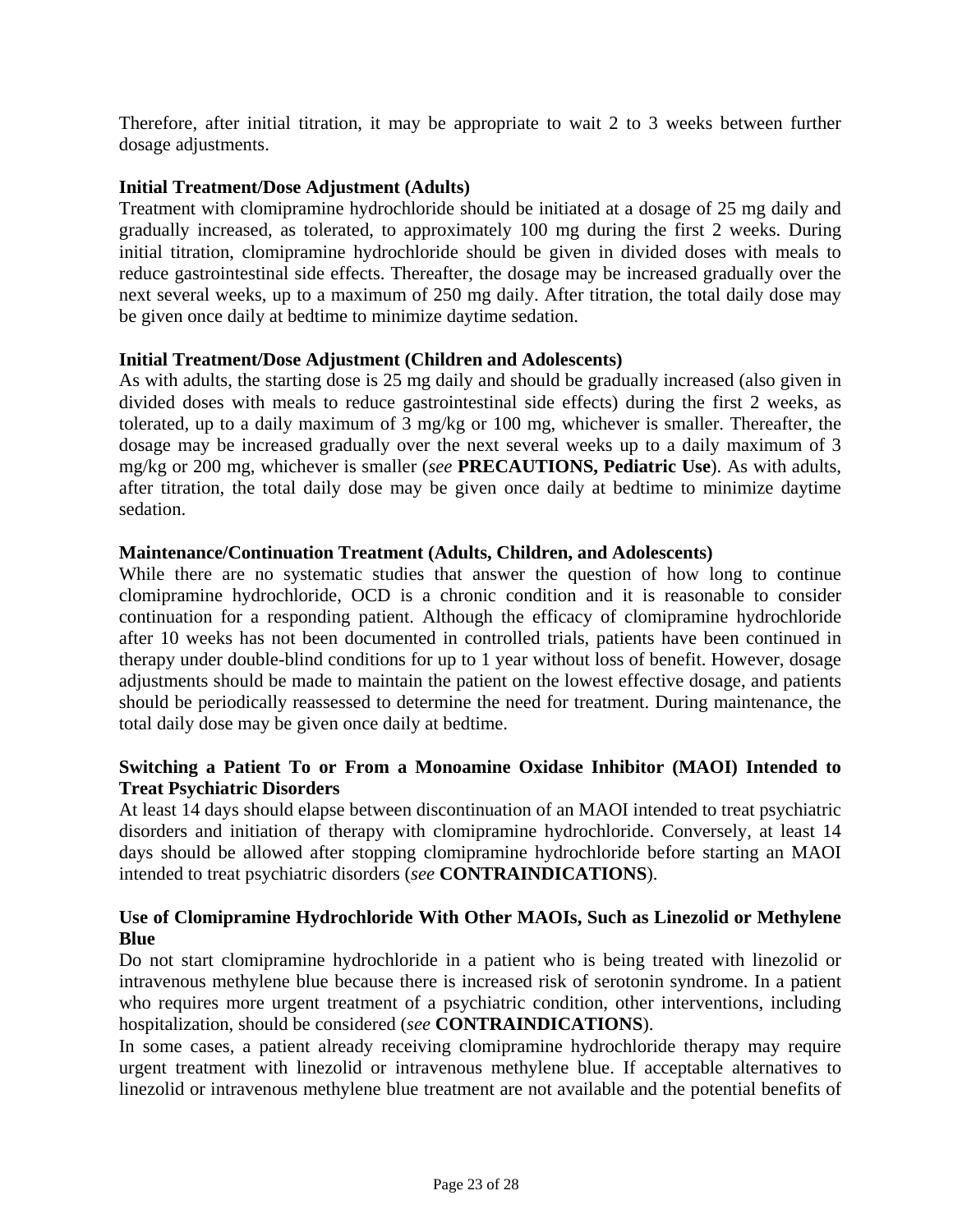linezolid or intravenous methylene blue treatment are judged to outweigh the risks of serotonin syndrome in a particular patient, clomipramine hydrochloride should be stopped promptly, and linezolid or intravenous methylene blue can be administered. The patient should be monitored for symptoms of serotonin syndrome for two weeks or until 24 hours after the last dose of linezolid or intravenous methylene blue, whichever comes first. Therapy with clomipramine hydrochloride may be resumed 24 hours after the last dose of linezolid or intravenous methylene blue (*see* **[WARNINGS](#page-3-3)**).

The risk of administering methylene blue by non-intravenous routes (such as oral tablets or by local injection) or in intravenous doses much lower than 1 mg/kg with clomipramine hydrochloride is unclear. The clinician should, nevertheless, be aware of the possibility of emergent symptoms of serotonin syndrome with such use (*see* **[WARNINGS](#page-3-3)**).

## **HOW SUPPLIED**

Clomipramine Hydrochloride Capsules, USP 25 mg is melon-yellow opaque / ivory opaque hard gelatin size "2" capsules imprinted with "ap" logo on cap and "CLM 25" on body in black ink containing white to off-white colored powder.

Bottle of 30's with child resistant closures NDC 27241-210-30 Bottle of 100's with child resistant closures NDC 27241-210-01

Clomipramine Hydrochloride Capsules, USP 50 mg is aqua blue opaque / ivory opaque hard gelatin size "1" capsules imprinted with "ap" logo on cap and "CLM 50" on body in black ink containing white to off-white colored powder.

Bottle of 30's with child resistant closures NDC 27241-211-30 Bottle of 100's with child resistant closures NDC 27241-211-01

Clomipramine Hydrochloride Capsules, USP 75 mg is yellow opaque / ivory opaque hard gelatin size "1" capsules imprinted with "ap" logo on cap and "CLM 75" on body in black ink containing white to off-white colored powder.

Bottle of 30's with child resistant closures NDC 27241-212-30 Bottle of 100's with child resistant closures NDC 27241-212-01

**Storage –** Store at 20°C to 25°C (68°F to 77°F); excursions permitted to 15°C to 30°C (59°F to 86°F) [See USP Controlled Room Temperature].

Dispense in well-closed containers with a child-resistant closure. Protect from moisture.

## **ANIMAL TOXICOLOGY**

Phospholipidosis and testicular changes, commonly associated with tricyclic compounds, have been observed with clomipramine hydrochloride. In chronic rat studies, changes related to clomipramine hydrochloride consisted of systemic phospholipidosis, alterations in the testes (atrophy, mineralization) and secondary changes in other tissues. In addition cardiac thrombosis and dermatitis/keratitis were observed in rats treated for 2 years at doses which were 24 and 10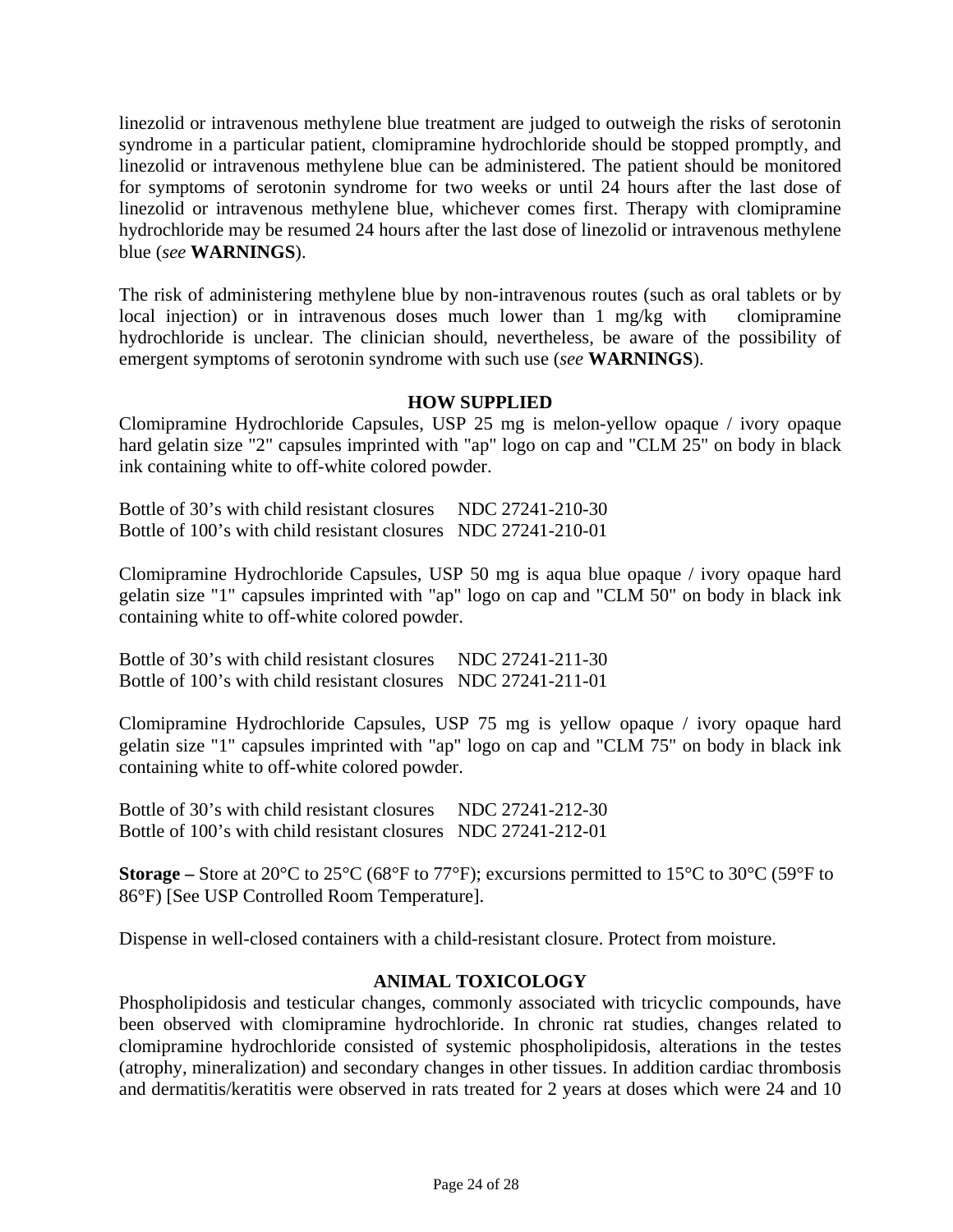times the maximum recommended human daily dose (MRHD), respectively, on a mg/kg basis, and 4 and 1.5 times the MRHD, respectively, on a mg/m<sup>2</sup> basis.

# **Marketed by:**

Ajanta Pharma USA Inc. Bridgewater, NJ 08807. Made in INDIA.

#All trademarks are the properties of their respective owners

Rev 01/2020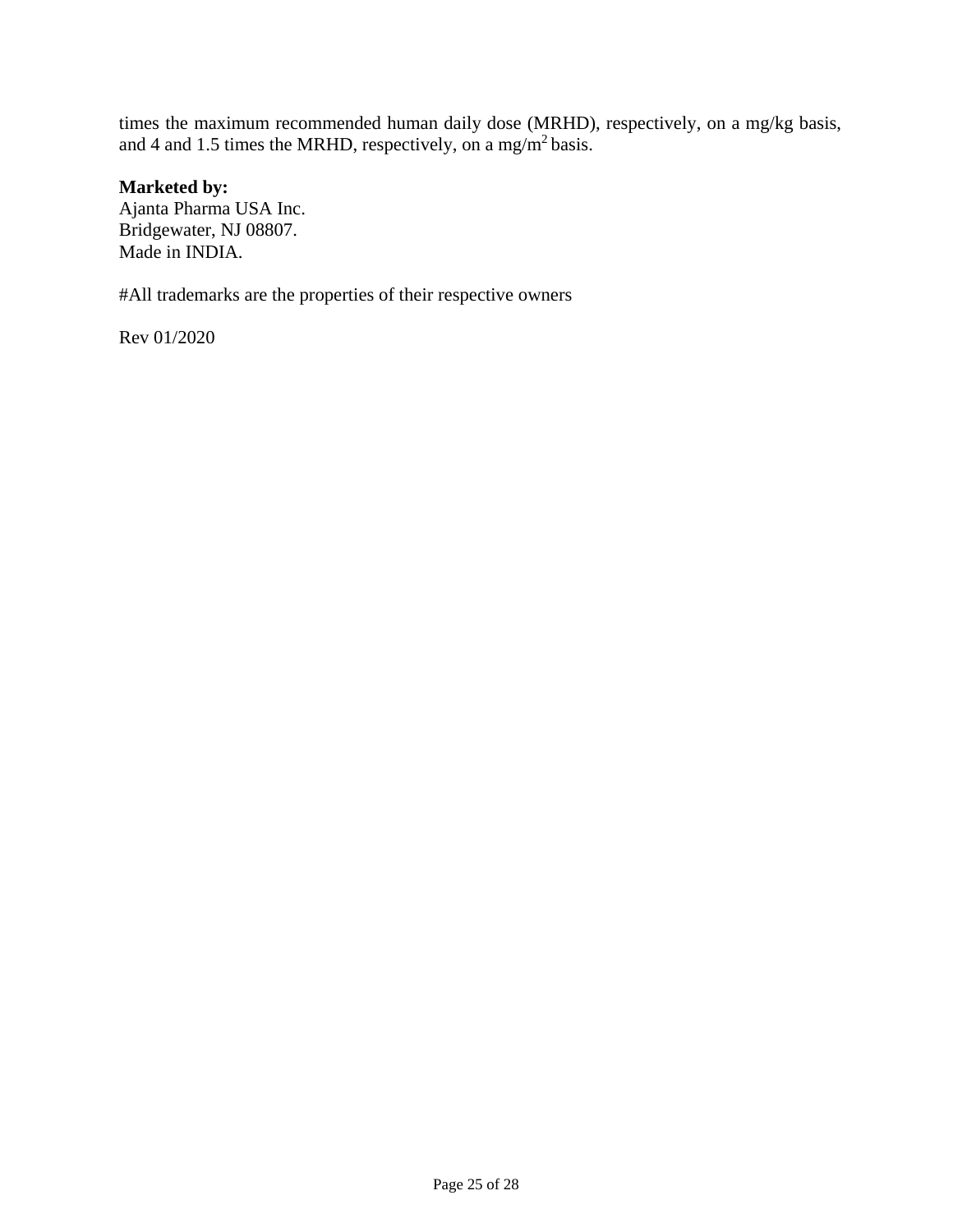# **Medication Guide**

# **Clomipramine Hydrochloride (kloe mip' ra meen hye'' droe klor' ide) Capsules, USP Antidepressant Medicines, Depression and other Serious Mental Illnesses, and Suicidal Thoughts or Actions**

Read the Medication Guide that comes with you or your family member's antidepressant medicine. This Medication Guide is only about the risk of suicidal thoughts and actions with antidepressant medicines. **Talk to your, or your family member's, healthcare provider about:**

- all risks and benefits of treatment with antidepressant medicines
- all treatment choices for depression or other serious mental illness

**What is the most important information I should know about antidepressant medicines, depression and other serious mental illnesses, and suicidal thoughts or actions?**

- **1. Antidepressant medicines may increase suicidal thoughts or actions in some children, teenagers, and young adults within the first few months of treatment.**
- **2. Depression and other serious mental illnesses are the most important causes of suicidal thoughts and actions. Some people may have a particularly high risk of having suicidal thoughts or actions.** These include people who have (or have a family history of) bipolar illness (also called manic-depressive illness) or suicidal thoughts or actions.
- **3. How can I watch for and try to prevent suicidal thoughts and actions in myself or a family member?**
- Pay close attention to any changes, especially sudden changes, in mood, behaviors, thoughts, or feelings. This is very important when an antidepressant medicine is started or when the dose is changed.
- Call the healthcare provider right away to report new or sudden changes in mood, behavior, thoughts, or feelings.
- Keep all follow-up visits with the healthcare provider as scheduled. Call the healthcare provider between visits as needed, especially if you have concerns about symptoms.

# **Call a healthcare provider right away if you or your family member has any of the following symptoms, especially if they are new, worse, or worry you:**

- thoughts about suicide or dying
- attempts to commit suicide
- new or worse depression
- new or worse anxiety
- feeling very agitated or restless
- panic attacks
- trouble sleeping (insomnia)
- new or worse irritability
- acting aggressive, being angry, or violent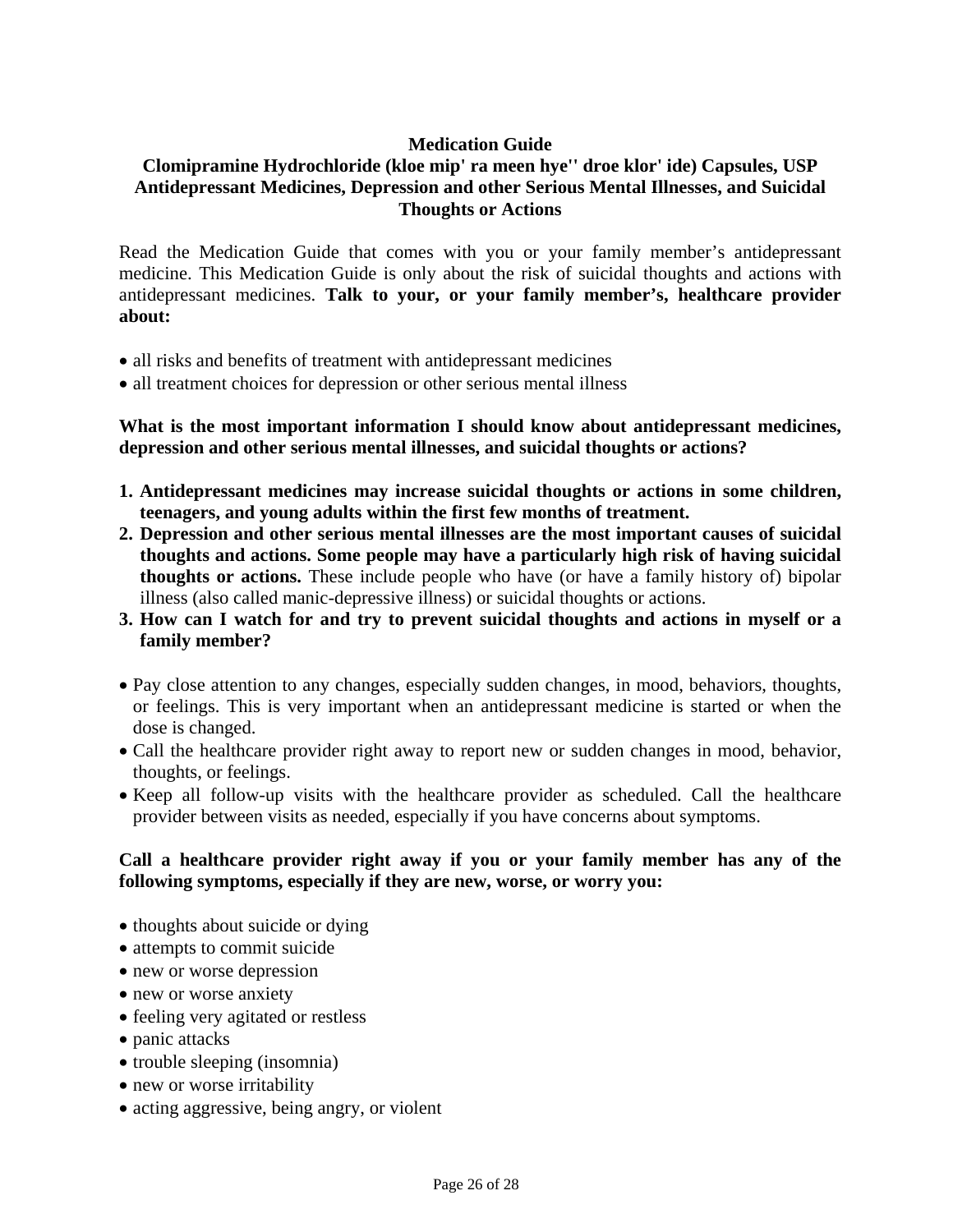- acting on dangerous impulses
- an extreme increase in activity and talking (mania)
- other unusual changes in behavior or mood

Low salt (sodium) levels in the blood. Elderly people may be at greater risk for this. Symptoms may include:

- headache
- weakness or feeling unsteady
- confusion, problems concentrating or thinking or memory problems

# **Visual problems**

- eye pain
- changes in vision
- swelling or redness in or around the eye

Only some people are at risk for these problems. You may want to undergo an eye examination to see if you are at risk and receive preventative treatment if you are.

# **Who should not take clomipramine hydrochloride capsules?**

Do not take clomipramine hydrochloride capsules if you:

- take a monoamine oxidase inhibitor (MAOI). Ask your healthcare provider or pharmacist if you are not sure if you take an MAOI, including the antibiotic linezolid.
	- o Do not take an MAOI within 2 weeks of stopping clomipramine hydrochloride unless directed to do so by your physician.
	- o Do not start clomipramine hydrochloride capsules if you stopped taking an MAOI in the last 2 weeks unless directed to do so by your physician.

## **What else do I need to know about antidepressant medicines?**

- **Never stop an antidepressant medicine without first talking to a healthcare provider.** Stopping an antidepressant medicine suddenly can cause other symptoms.
- **Antidepressants are medicines used to treat depression and other illnesses.** It is important to discuss all the risks of treating depression and also the risks of not treating it. Patients and their families or other caregivers should discuss all treatment choices with the healthcare provider, not just the use of antidepressants.
- **Antidepressant medicines have other side effects.** Talk to the healthcare provider about the side effects of the medicine prescribed for you or your family member.
- **Antidepressant medicines can interact with other medicines.** Know all of the medicines that you or your family member takes. Keep a list of all medicines to show the healthcare provider. Do not start new medicines without first checking with your healthcare provider.
- **Not all antidepressant medicines prescribed for children are FDA approved for use in children.** Talk to your child's healthcare provider for more information.

Call your doctor for medical advice about side effects. You may report side effects to FDA at 1- 800-FDA-1088.